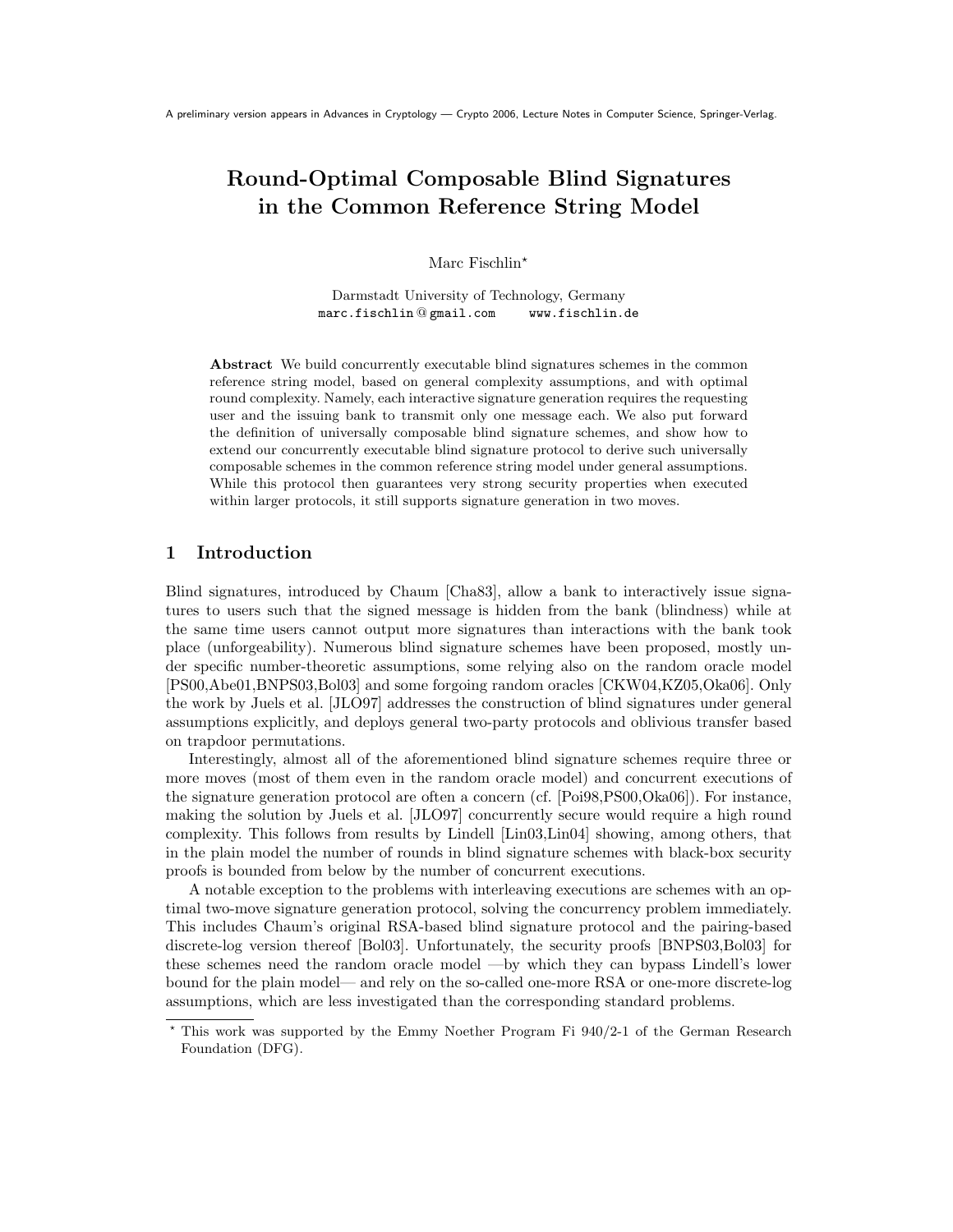Here we show that one can build secure blind signature schemes with a two-move signature generation protocol under general assumptions (namely, trapdoor permutations and, depending on the level of unforgeability, also collision-resistant hash functions). Our scheme does not rely on random oracles, yet to bridge the lower bound on the number of rounds we work in the common reference string model. We note that instead of falling back on general multi-party paradigms as in [JLO97] and inheriting the round complexity of the underlying oblivious transfer protocols for general assumptions we give a dedicated solution to the blind signature problem.

Construction Idea. The basic (and simplified) construction idea of our blind signature scheme is as follows. The user commits to the message  $m$  and sends this commitment  $U$  to the bank. The bank signs U with a (strongly unforgeable) signature scheme and sends the signature  $B$ back to user. The user finally derives the blind signature for m by computing a commitment<sup>1</sup> C of  $U||B$  and proving with a non-interactive zero-knowledge proof  $\pi$  (based on the common reference string) that this commitment  $C$  contains a valid signature  $B$  for  $U$  and that  $U$  itself is a commitment of the message  $m$ . The blind signature to  $m$  is given by the commitment  $C$ and the proof  $\pi$ .

Using standard non-interactive zero-knowledge (NIZK) proofs our protocol above would provide a weaker unforgeability notion than postulated in [PS00,JLO97]. That is, a malicious user could easily generate several signatures from a single interaction with the bank by generating multiple proofs  $\pi_1, \pi_2, \ldots$  for the same commitment C. All these pairs  $C||\pi_i$  would be valid blind signatures for the same message  $m$ , while the standard unforgeability definition asks that a malicious user cannot create more signatures than interactions happened.

Fortunately, we can indeed turn the above idea into a scheme supporting the desired unforgeability level by using so-called unique non-interactive zero-knowledge (UNIZK) proofs, recently introduced by Lepinski et al. [LMS05] and shown to be realizable under the quadratic residuosity assumption. For such unique proof systems there is a bijection between the witnesses w to a theorem x and the valid zero-knowledge proofs  $\pi$ , guaranteeing together with the uniqueness of the commitment  $C$  that there is only a single valid proof for each signature interaction.

Here we only need a relaxation to so-called *single-theorem* unique zero-knowledge (sUNIZK) proofs, in which uniqueness and zero-knowledge hold simultaneously for one theorem only (but each property individually remains true for an unbounded sequence of theorems), As briefly mentioned in [LMS05], this relaxation enables constructions of such proofs for 3SAT based on trapdoor permutations, and here we show how to build such proofs under the same assumption for CircuitSAT. Since we deploy such sUNIZK proofs mainly as a tool to achieve the strong security guarantees of our blind signature protocol, most of the details about sUNIZK proofs are delegated to the appendix.

Universal Composition. As explained, our two-move signature generation protocol overcomes the concurrency problem effortlessly. More general a slight variation of our scheme yields a secure blind signature scheme in the universal composition (UC) framework [Can01]. Secure schemes in this UC framework enable interdependent executions with other protocols while preserving the main security characteristics. Our modified scheme now requires the same assumptions as before as well as a simulation-sound NIZK proof of knowledge, which can also be derived from trapdoor permutations [Sah99,DDO<sup>+</sup>01].

 $1$  For the security proof we require that the commitment  $C$  is actually done through an encryption scheme.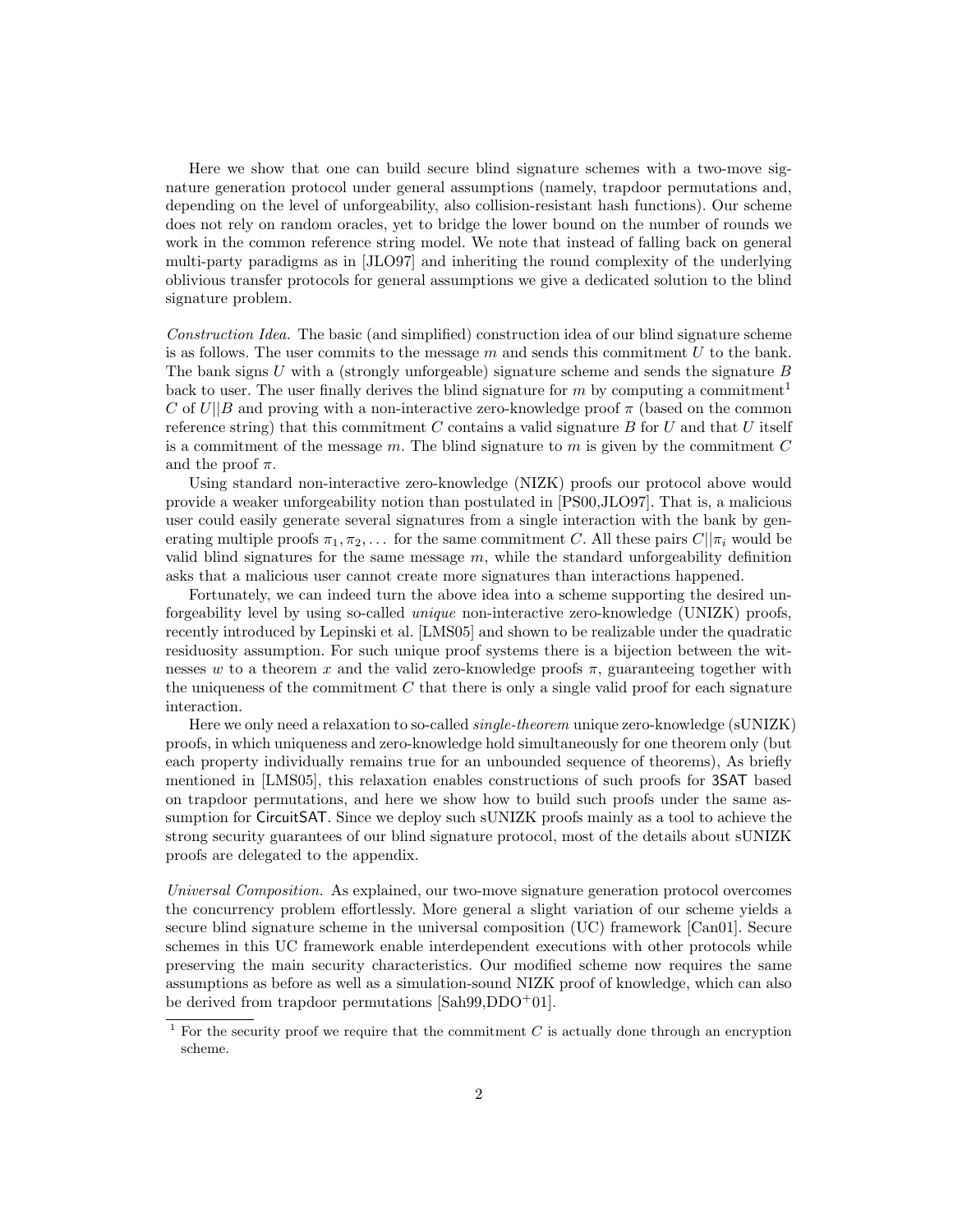Towards proving the universal composability result we first formalize an ideal functionality  $\mathcal{F}_{\text{BIsiz}}$ , prescinding the basic requirements of blind signatures such as completeness, unforgeability and blindness. Since such UC blind signatures can be used to build UC commitments it follows from an impossibility result in [CF01] that UC blind signatures cannot be realized through two-party protocols in the plain model. But, as our solution shows, augmenting the model by common reference strings one can build UC blind signatures (against non-adaptive corruptions) under general assumptions. Compared to general feasibility results in the UC framework [CLOS02], showing that essentially any functionality can be securely realized in the common random string, our solution still needs only two-moves to generate signatures.

## 2 Blind Signatures in the Common Reference String Model

In this section we briefly introduce the underlying tool, single-theorem UNIZK proofs, and their construction for CircuitSAT; more details can be found in Appendix A. We then recall the security definition of blind signatures and finally present our two-move solution and prove its security.

#### 2.1 Single-Theorem UNIZK Proofs

Lepinski et al. [LMS05] recently introduced the notion of *unique* non-interactive zero-knowledge (UNIZK) proofs. For such unique proof systems the prover in mode key first generates a public-key PK and then uses the corresponding secret key in mode prove to generate zero-knowledge proofs  $\pi_i$  for an unbounded (but polynomial) number of subsequently chosen statements  $x_i$  and witnesses  $w_i$ . Uniqueness says that, once the key PK has been chosen, for each statement  $x_i$  there is exactly one valid proof  $\pi_i$  per witness  $w_i$ .

Here we consider *single-theorem* unique zero-knowledge (sUNIZK) proofs, briefly touched in [LMS05], where the prover's public key  $PK$  allows to prove exactly one theorem  $x$  such that the proof is zero-knowledge and unique at the same time. Uniqueness still holds if several statements for the same key  $PK$  are proven but then the proofs may not be zeroknowledge anymore. Vice versa, the system should still be multiple zero-knowledge in the sense of [FLS99], i.e., one can proof several statements  $x_i$  in zero-knowledge for the same common random string, but then the prover must choose a new key  $PK_i$  for each proof (and each proof is individually unique with respect to  $PK<sub>i</sub>$ ).

Single-theorem UNIZK proofs obey first of all the three basic properties of regular NIZK proofs: completeness, soundness and (unbounded) zero-knowledge. We omit a formal definition of these properties as they are standard. To formalize the (single-theorem) uniqueness we follow [LMS05] and define uniqueness by a bijection between witnesses and valid proofs (if any). To this end we parameterize the underlying  $\mathcal{NP}$  relation R by the common reference (or random) string crs, generated by an algorithm  $C$ , and the public key  $PK$ . These parameters are both themselves determined according to a complexity parameter  $n$ , and for such parameters  $R_{crs,PK}$  takes as inputs  $x \in \{0,1\}^{\chi(n)}$  and  $w \in \{0,1\}^{\omega(n)}$ , where x, w may depend on crs, PK. Let  $W_{crs,PK}(x) = \{w \in \{0,1\}^{\omega(n)} \mid R_{crs,PK}(x,w) = 1\}$  denote the set of witnesses to x with respect to crs and PK.

**Definition 1 (Single-Theorem Unique Zero-Knowledge).** A NIZK proof  $(C, \mathcal{P}, \mathcal{V})$  for relation R is a single-theorem unique NIZK proof system if the following holds:

**Uniqueness.** With overwhelming probability over the choice of  $\mathit{crs} \leftarrow \mathcal{C}(1^n)$ , for any PK and any x, if the set  $\Pi_{crs,PK}(x) = {\pi \mid \mathcal{V}(crs,x,PK, \pi) = 1}$  of accepted proofs in not empty,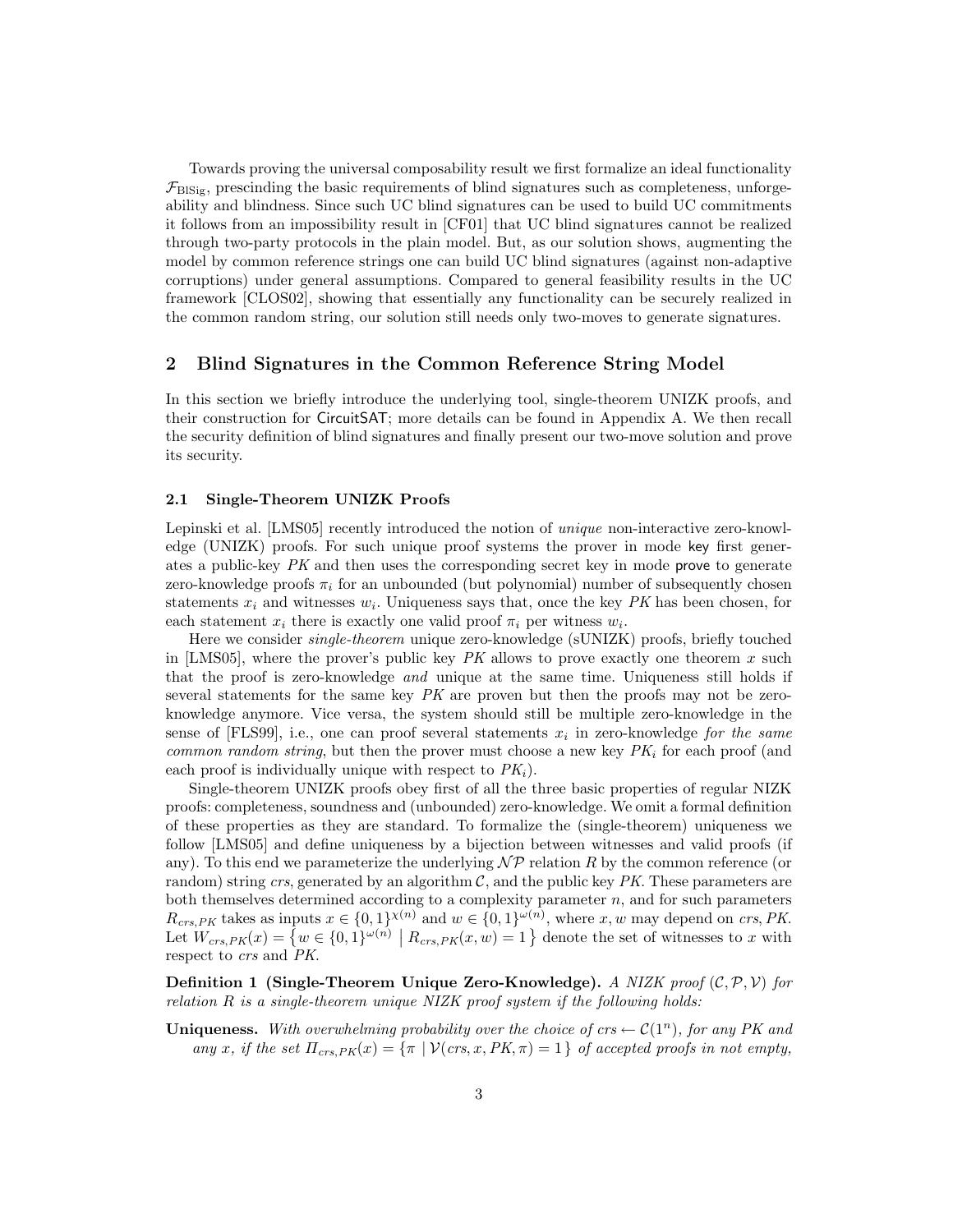then there exists a bijection  $\tau_{crs,PK,x}$  between the set  $\Pi_{crs,PK}(x)$  and the set  $W_{crs,PK}(x)$  $\{w \mid (x, w) \in R_{crs, PK}\}\$  of witnesses.

As pointed out in [LMS05] such sUNIZK proofs are easier to construct than general UNIZK proofs, and an appropriate modification of the NIZK protocol with preprocessing in [DMP88] gives a solution for 3SAT which obeys single-theorem uniqueness under general assumptions. Our construction instead follows the one by Damgård [Dam93] for CircuitSATwhere one should decide for a given circuit  $C_n$  and value  $x \in \{0,1\}^{\chi(n)}$  whether a satisfying input  $w \in \{0,1\}^{\omega(n)}$ for  $C_n(x, \cdot)$  exist. The advantage of CircuitSAT over 3SAT, pointed out in [Dam93], is that it allows to prove  $\mathcal{NP}$  statements directly without reductions to 3SAT. Yet, compared to the solution in [Dam93] using the quadratic residuosity assumption to derive possibly ambiguous proofs, our goal is to use general assumptions and to achieve uniqueness. Details can be found in Appendix A; here we merely state the main result:

**Proposition 1.** Let  $C = (C_n)_{n \in \mathbb{N}}$  be a sequence of circuits  $C_n : \{0,1\}^{\chi(n)} \times \{0,1\}^{\omega(n)} \to$  ${0,1}$ . Single-theorem unique non-interactive zero-knowledge proof systems for relation  $R^c$  $\{(x, w) \in \{0, 1\}^{\chi(n)+\omega(n)} \mid C_n(x, w) = 1\}$  in the common random string model exist if (regular) non-interactive zero-knowledge proof systems for  $\mathcal{NP}$  in the common random string model and one-way permutations exist.

The proposition holds for both bounded and unbounded provers. For efficient provers it follows that sUNIZK proofs for CircuitSAT exist if trapdoor permutations exist, and for unbounded provers they can be built from any one-way permutation [FLS99].

#### 2.2 Blind Signatures and Their Security

For the interactive signature generation protocol of a blind signature scheme we introduce the following notation. For two interactive algorithms X, Y we denote by  $(a, b) \leftarrow \langle \mathcal{X}(x), \mathcal{Y}(y) \rangle$ the joint execution of X for input x and Y for input y, where X's private output at the end of the execution equals  $a$  and  $\mathcal{Y}$ 's private output is  $b$ . For an algorithm  $\mathcal{Y}$  we write  $\mathcal{Y}^{(\mathcal{X}(x),\cdot)^\infty}$  if  $\mathcal Y$  can invoke an unbounded number of executions of the interactive protocol with X in arbitrarily interleaved order. Accordingly,  $\mathcal{X}^{(\cdot,\mathcal{Y}(y_0))}$ <sup>1</sup>,  $(\cdot,\mathcal{Y}(y_1))$ <sup>1</sup> can invoke arbitrarily interleaved executions with  $\mathcal{Y}(y_0)$  and  $\mathcal{Y}(y_1)$  but interact with each algorithm only once.

Definition 2 (Blind Signature Scheme). A blind signature scheme (in the common reference string model) consists of a tuple of efficient algorithms  $BS = (C_{BS}, \text{KG}_{BS}, \langle B, \mathcal{U} \rangle, \text{Vf}_{BS})$ where

CRS generation.  $\mathcal{C}_{BS}$  on input  $1^n$  outputs a common reference (or random) string crs<sub>BS</sub>.

Key Generation.  $\text{KG}_{BS}(crs_{BS})$  generates a key pair (sk<sub>BS</sub>, pk<sub>BS</sub>).

Signature Issuing. The joint execution of algorithms  $\mathcal{B}(crs_{BS}, sk_{BS})$  and  $\mathcal{U}(crs_{BS}, pk_{BS}, m)$ generates an output S of the user,  $(\bot, S) \leftarrow \langle \mathcal{B}(crs_{BS}, sk_{BS}), \mathcal{U}(crs_{BS}, pk_{BS}, m) \rangle$ .

Verification. Vf<sub>BS</sub>( $crs_{BS}, pk_{BS}, m, S$ ) outputs a bit.

It is assumed that the scheme is complete, i.e., for any crs<sub>BS</sub>  $\leftarrow C_{BS}(1^n)$ , any  $(sk_{BS}, \mathit{pk}_{BS})$   $\leftarrow$  $\mathsf{KG}_{BS}(crs_{BS}),$  any message  $m \in \{0,1\}^n$  and any S output by U in the joint execution of  $\mathcal{B}(cr_{BS}, sk_{BS})$  and  $\mathcal{U}(cr_{BS}, pk_{BS}, m)$  we have  $\forall f_{BS}(cr_{BS}, pk_{BS}, m, S) = 1$ .

Security of blind signatures consists of two requirements [PS00,JLO97]. Unforgeability says that it should be infeasible for a malicious user  $\mathcal{U}^*$  to generate  $k+1$  valid signatures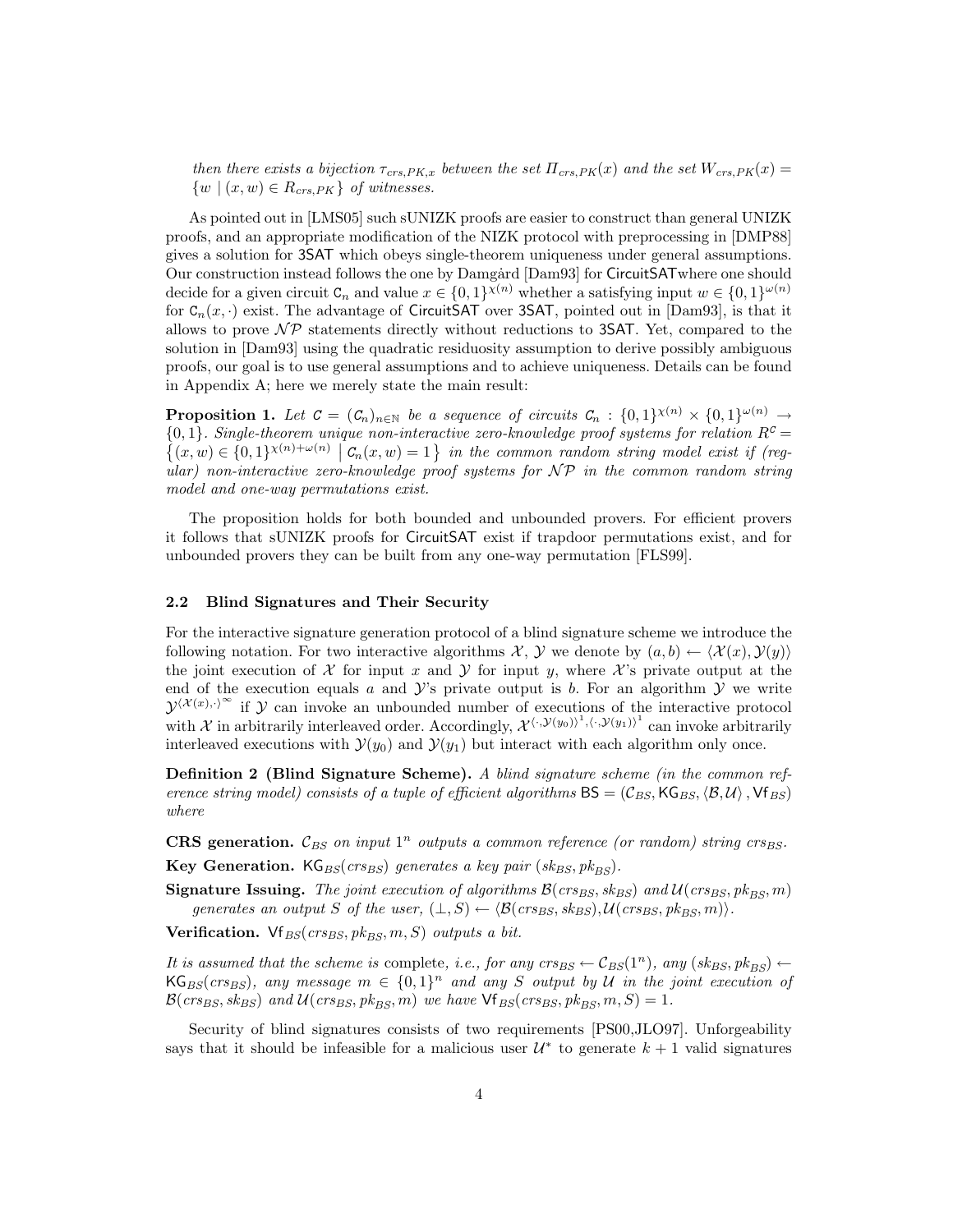given that  $k$  interactions with the honest bank took place (where the adversary adaptively decides on the number  $k$  of interactions). Blindness says that it should be infeasible for a malicious bank  $\mathcal{B}^*$  to determine the order in which two messages  $m_0, m_1$  have been signed in executions with an honest user. This should hold, of course, as long as the interactive signature generation produces two valid signatures and the bank  $\mathcal{B}^*$  for example does not abort deliberately in one of the two executions.

**Definition 3 (Secure Blind Signature Scheme).** A blind signature scheme  $BS = (\mathcal{C}_{BS}, \mathcal{C}_{BS})$  $KG_{BS},\langle B,\mathcal{U}\rangle$ ,  $Vf_{BS}$  in the common reference string model is called secure if the following holds:

**Unforgeability.** For any efficient algorithm  $U^*$  the probability that experiment  $\mathsf{Forge}_{U^*}^{\mathsf{BS}}(n)$ evaluates to 1 is negligible (as a function of  $n$ ) where

Experiment Forge $\mathcal{B}^{\sf BS}_{\mathcal{U}^*}(n)$  $crs_{BS} \leftarrow C_{BS}(1^n)$  $(sk_{BS}, pk_{BS}) \leftarrow \mathsf{KG}_{BS}(crs_{BS})$  $((m_1, S_1), \ldots, (m_{k+1}, S_{k+1})) \leftarrow \mathcal{U}^{*(\mathcal{B}(crs_{BS}, s_{BS}), \cdot)^\infty}(crs_{BS}, pk_{BS})$ Return 1 iff  $(m_i, S_i) \neq (m_j, S_j)$  for  $1 \leq i < j \leq k+1$ , and  $\mathsf{Vf}_{BS}(crs_{BS}, pk_{BS}, m_i, S_i) = 1 \text{ for all } i = 1, 2, ..., k+1, \text{ and }$ at most k interactions with  $\langle \mathcal{B}(crs_{BS}, sk_{BS}), \cdot \rangle^{\infty}$  were initiated.

**Blindness.** For any efficient algorithm  $\mathcal{B}^*$  (working in modes find, issue and guess) the probability that experiment  $\textsf{Blind}_{\mathcal{B}^*}^{\textsf{BS}}(n)$  evaluates to 1 is negligibly close to 1/2, where

Experiment Blind $_{\mathcal{B}^*}^{\mathsf{BS}}(n)$  $crs_{BS} \leftarrow C_{BS}(1^n)$  $(\mathit{pk}_{BS}, m_0, m_1, \beta_{\mathit{find}}) \leftarrow \mathcal{B}^*(\mathit{find}, \mathit{crs}_{BS})$  $b \leftarrow \{0, 1\}$  $\beta_{\mathit{issue}} \leftarrow \mathcal{B}^{*\langle \cdot, \mathcal{U}(crs_{\mathit{BS}}, \mathit{pk}_{\mathit{BS}}, m_{b}) \rangle^{1}, \langle \cdot, \mathcal{U}(crs_{\mathit{BS}}, \mathit{pk}_{\mathit{BS}}, m_{1-b}) \rangle^{1}}( \mathit{issue}, \beta_{\mathit{find}})$ and let  $S_b, S_{1-b}$  denote the (possibly undefined) local outputs of  $\mathcal{U}(crs_{BS}, pk_{BS}, m_b)$  resp.  $\mathcal{U}(crs_{BS}, pk_{BS}, m_{1-b}).$  $b^* \leftarrow \mathcal{B}^*(\text{guess}, S_0, S_1, \beta_{\text{issue}})$ Return a random bit if  $S_0 = \perp$  or  $S_1 = \perp$ , else return 1 iff  $b = b^*$ .

In a partially blind signature scheme [AF96] the bank and the user first agree on some information info which is attached to the blind signature. There, unforgeability demands that a malicious user cannot find  $k+1$  distinct but valid tuples (info<sub>i</sub>,  $m_i$ ,  $S_i$ ). The definition of blindness then allows a malicious bank to determine info together with the messages  $m_0, m_1$ such that the bank still cannot decide the order in which the users execute the issuing protocol for info,  $m_0$  and info,  $m_1$ , respectively. Jumping ahead we note that we can easily turn our blind signature scheme into a partially blind one.

In a weaker unforgeability requirement we only demand that the messages  $m_1, \ldots, m_{k+1}$ output by the malicious user are distinct (instead of stipulating distinct message-signature pairs). Clearly, the unforgeability notion in Definition 3 implies this weaker requirement. For our scheme this relaxation also allows to dismiss unique zero-knowledge proofs and to use regular NIZK proofs instead.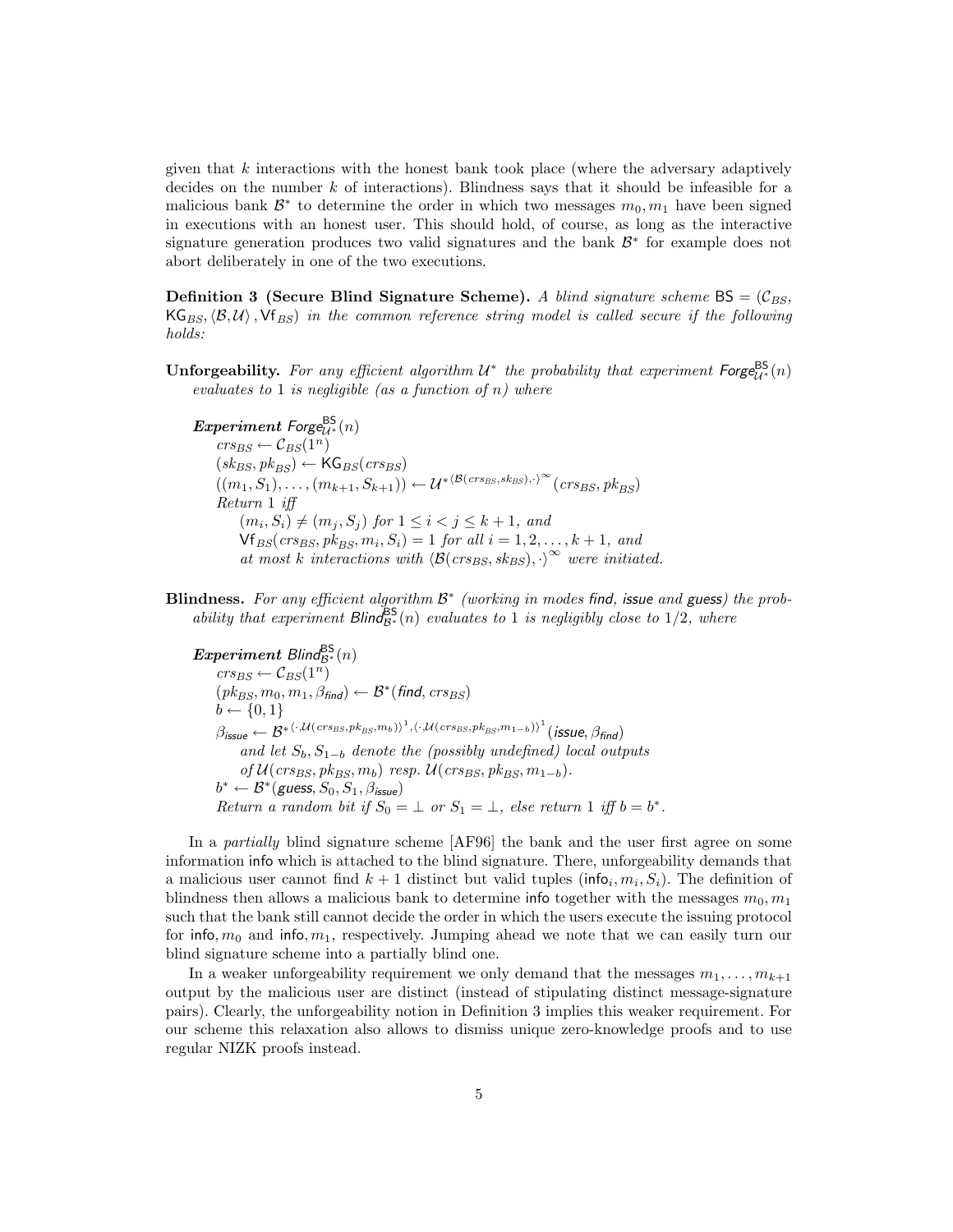### 2.3 Construction

The high-level idea of our blind signature protocol is as follows. To obtain a blind signature from the bank the user commits to the message  $m$  and sends this commitment  $U$  to the bank (where the commitment has the additional property of unique randomness). The bank signs the commitment with a regular but strongly unforgeable signature scheme  $(KG_{\text{Sig}}, \text{Sig}, \text{Vf}_{\text{Sig}})$ and returns the signature  $B$  to the user. The user derives the blind signature for  $m$  by computing another commitment  $C$  of the signature  $B$  together with  $U$ , and a unique noninteractive zero-knowledge proof  $\pi$  showing the validity of C.

We have already remarked that single-theorem UNIZK proofs are sufficient for our purpose. This is because we can let the user generate a new key PK at the beginning of each interaction and have  $PK$  included in the commitment  $U$ . The twist here is that we use a hash function H from a family H to hash down the key PK to a short string of length  $h(n)$ . This is necessary as we later use  $PK$  in the statement  $x$  for the zero-knowledge proof and because the length of PK is determined as a function of the length of x itself. Using the  $h(n)$ -bit hash value overcomes this dependency.

For the same reason as in the case of  $PK$  we also assume that the signature scheme is *length*invariant, i.e., that public keys  $pk_{\mathsf{Sig}}$  as well as signatures for security parameter n are all of the same length  $s(n)$ . We note that this can always be achieved by standard padding techniques, and strongly unforgeable, length-invariant signature schemes exist if one-way functions exist [NY89,Rom90,Gol04].

We furthermore assume that the commitment scheme  $(\mathcal{C}_{\mathsf{com}}, \mathsf{Com})$  in the common random string model, given by algorithms  $C_{Com}$  generating the string  $\mathit{crs}_{Com}$  and algorithm Com( $\text{crs}_{\text{Com}}, \cdot, \cdot$ ) :  $\{0, 1\}^{2n + h(n)} \times \{0, 1\}^n \to \{0, 1\}^{c(n)}$  mapping strings from  $\{0, 1\}^{2n + h(n)}$  with  $n$ -bit randomness to commitments, is length-invariant, too. That is, the reference strings as well as commitments are all of length  $c(n)$  for parameter n. We also need that the commitment scheme has unique openings, i.e., with overwhelming probability over the choice of  $\mathit{crs}_{\mathsf{Com}} \leftarrow \mathcal{C}(1^n)$  there do not exist  $(z, r) \neq (z', r')$  with  $\mathsf{Com}(\mathit{crs}_{\mathsf{Com}}, z; r) = \mathsf{Com}(\mathit{crs}_{\mathsf{Com}}, z'; r').$ Such commitment schemes can be derived for instance from one-way permutation based pseudorandom generators.

In order to turn the above idea into a provably secure scheme the proof  $\pi$  needs to allow extraction of  $U$  and  $B$  encapsulated in  $C$ . We accomplish this by using an IND-CPA secure encryption scheme (KG<sub>Enc</sub>, Enc, Dec) to "commit" to  $U||B$  in C, where the public key  $pk_{Enc}$ of the encryption algorithm becomes part of the common reference string.<sup>2</sup> We presume that the encryption scheme is also length-invariant and that public keys  $pk_{Enc}$  and ciphertexts  $C \leftarrow \mathsf{Enc}(pk_{\mathsf{Enc}}, U||B; v)$  for  $U||B \in \{0,1\}^{c(n)+s(n)}$  and randomness  $v \in \{0,1\}^n$  are all of length  $e(n)$ . This is again without loss of generality.

The circuit  $C_n^{\text{BS}}$  for parameter n we consider for the sUNIZK proof takes as input strings  $x = C||pk_{\text{Enc}}||crsc_{\text{om}}||pk_{\text{Sig}}||H(PK)||m$  of bit length  $\chi(n) = c(n) + 2e(n) + h(n) + s(n) + n$  and  $w = u||v||B$  of length  $\omega(n) = 2n + s(n)$ , and returns an output bit which is determined as follows. The circuit is built from the descriptions of algorithms Com, Enc,  $Vf_{Sig}$  and checks for the signature's verification algorithm that  $\mathsf{Vf_{Sig}}(pk_{Sig}, \mathsf{Com}(crs_{Com}, m||H(PK)||v; u), B) = 1$ and that the value C equals the ciphertext  $Enc(pk_{Enc}, Com(crs_{Com}, m||H(PK)||v; u)||B; v)$ . If and only if both tests evaluate to true then the circuit outputs 1. The corresponding relation is given by  $R_{crs,PK}^{\text{BS}} = \{(x,w) \in \{0,1\}^{\chi(n)} \times \{0,1\}^{\omega(n)} \mid \text{C}_n^{\text{BS}}(x,w) = 1\}.$ 

<sup>&</sup>lt;sup>2</sup> We can also assume that we have dense public-key schemes [DP92] and that the common *random* string contains such a public key.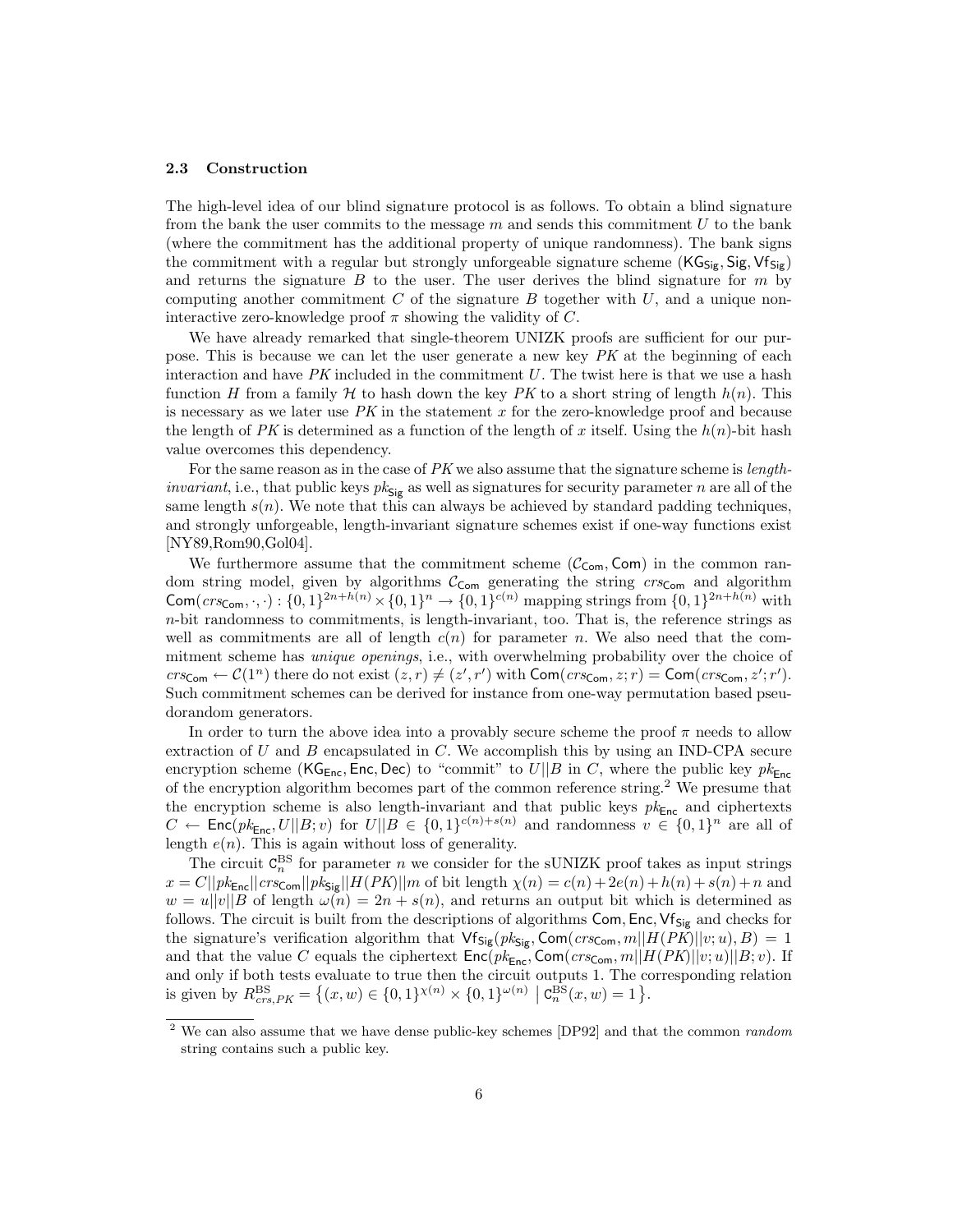Construction 1 (Blind Signature Scheme). Let  $(KG_{Sig}, Sig, Vf_{Sig})$  be a signature scheme, (KG<sub>Enc</sub>, Enc, Dec) be an encryption scheme, ( $C_{\text{Com}}$ , Com) be a commitment scheme, H be a hash function family and let  $(\mathcal{C}_{uni}, \mathcal{P}, \mathcal{V})$  be a non-interactive zero-knowledge proof system for  $R^{BS}.$ Define the following four procedures:

- CRS Generation. Algorithm  $C_{BS}(1^n)$  runs  $crs_{uni} \leftarrow C_{uni}(1^n)$ ,  $crs_{Com} \leftarrow C_{Com}(1^n)$  and  $(pk_{\text{Enc}}, sk_{\text{Enc}}) \leftarrow \text{KG}_{\text{Enc}}(1^n)$ . It outputs  $crs_{BS} \leftarrow (crs_{uni}, crs_{\text{Com}}, pk_{\text{Enc}})$ .
- **Key Generation.** The bank's key generation algorithm  $\text{KG}_{BS}(crs_{BS})$  generates a signature key pair  $(pk_{Sig}, sk_{Sig}) \leftarrow KG_{Sig}(1^n)$  and also picks a hash function  $H \leftarrow \mathcal{H}(1^n)$ . It returns  $(pk_{BS}, sk_{BS}) \leftarrow ((pk_{\mathsf{Sig}}, H), sk_{\mathsf{Sig}}).$

Signature Issue Protocol. The interactive signature issue protocol is described in Figure 1.

**Signature Verification.** The verification algorithm  $\forall f_{BS}(crs_{BS}, m, S)$  parses the signature S as  $S = C||PK||\pi$  and returns the output  $V_{uni}(crs_{uni}, PK, x, \pi)$  for the value  $x =$  $C||pk_{\mathsf{Enc}}||crs_{\mathsf{Com}}||pk_{\mathsf{Sig}}||H(PK)||m.$ 



Figure 1. Blind Signature Scheme: Issue Protocol

**Theorem 2.** Let  $(KG_{Sig}, Sig, Vf_{Sig})$  be a length-invariant signature scheme which is strongly unforgeable against adaptive chosen-message attacks,  $(KG<sub>Enc</sub>, Enc, Dec)$  be a length-invariant IND-CPA secure encryption scheme,  $(\mathcal{C}_{Com}, Com)$  be a length-invariant non-interactive commitment scheme with unique openings in the common random string model, and H be a collision-intractable hash function family. Let  $(C_{uni}, \mathcal{P}_{uni}, \mathcal{V}_{uni})$  be a single-theorem unique non-interactive zero-knowledge proof system for  $R^{BS}$ . Then the scheme defined in Construction 1 is a secure blind signature scheme.

Proof. We first show unforgeability and then blindness.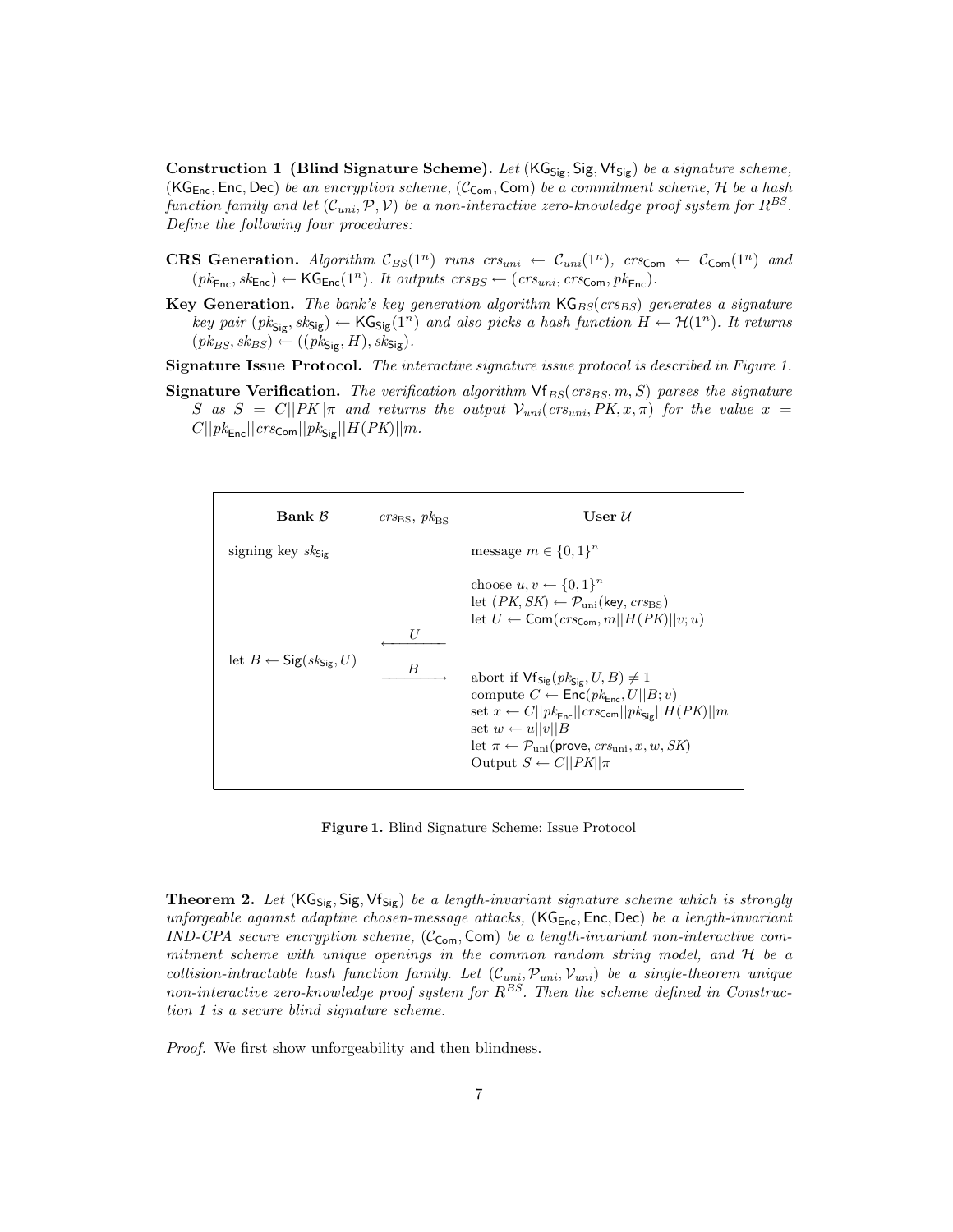Unforgeability. Assume that there exists an adversary  $\mathcal{U}^*$  such that with noticeable probability the following holds. On input  $\text{crs}_{\text{BS}}, \text{pk}_{\text{BS}}$  the adversary  $\mathcal{U}^*$  manages to output  $k+1$  valid signatures  $S_i = C_i ||PK_i|| \pi_i$  for messages  $m_i$  after at most k interactions with the honest bank  $\mathcal{B}$  (and where the pairs  $(m_i, S_i)$  are pairwise distinct). Given such an adversary we construct a successful adversary A against the security of the signature scheme  $(KG_{Sig}, Sig, Vf_{Sig})$ .

Adversary A is given as input a public key  $pk_{\mathsf{Sig}}$  of the signature scheme and is granted oracle access to a signature oracle  $Sig(s_{\kappa_{\text{Si}}}, \cdot)$ . This adversary first generates  $crs_{\text{uni}} \leftarrow \mathcal{C}_{\text{uni}}(1^n)$ for the zero-knowledge proof,  $\text{crs}_{\text{Com}} \leftarrow \mathcal{C}_{\text{Com}}(1^n)$  for the commitments, picks a hash function  $H \leftarrow \mathcal{H}(1^n)$  and  $(pk_{\text{Enc}}, sk_{\text{Enc}}) \leftarrow \mathsf{KG}_{\text{Enc}}(1^n)$  and sets  $crs_{BS} \leftarrow (crs_{\text{uni}}, crs_{\text{Com}}, pk_{\text{Enc}})$ . It next invokes a black-box simulation of  $\mathcal{U}^*$  for input  $(crs_{\text{BS}},(pk_{\text{Sig}},H))$ . Each time the user  $\mathcal{U}^*$ initiates the issue protocol with the bank, algorithm  $A$  uses the signature oracle to answer the request U by a signature  $B \leftarrow \text{Sig}(sk_{\text{Sig}}, U)$ . When the adversary finally outputs the message/signature pairs  $(m_i, S_i)$  algorithm A parses each  $S_i$  as  $S_i = C_i ||PK_i|| \pi_i$  and decrypts each  $C_i$  to  $U_i||B_i$ . Algorithm A outputs the first one of these pairs  $(U_i, B_i)$  which has not been the result of one of the interactions with the signing oracle (or returns  $\perp$  if no such pair exist).

For the analysis assume that  $\mathcal{U}^*$  succeeds with noticeable probability. Since  $k+1$  pairs  $(m_i, S_i)$  are valid, all the proofs  $\pi_i$  in  $S_i = C_i ||PK_i|| \pi_i$  are valid as well. Hence, with overwhelming probability over the choice of  $crs_{\text{uni}}$  each  $C_i$  is a valid ciphertext of some  $U_i||B_i$ under  $pk_{\text{Enc}}$ , and each  $U_i$  commits to the corresponding message  $m_i$  and to the hash value of  $PK_i$ . Moreover,  $U_i$  also commits to randomness  $v_i$  with which  $U_i||B_i$  is encrypted in  $C_i$ .

Suppose that there exist  $(U_i, B_i) = (U_j, B_j)$  for  $i \neq j$  but such that the two distinct message/signature pairs  $(m_i, C_i || PK_i || \pi_i)$  and  $(m_j, C_j || PK_j || \pi_j)$  are valid. But then the values  $U_i, U_j$  specify the same unique tuple  $(m_i, H(PK_i), v_i) = (m_j, H(PK_j), v_j)$  and, because of unique openings, also the same randomness  $u_i = u_j$ , and thus  $C_i = C_j$ . We can furthermore assume that no collisions  $H(PK_i) = H(PK_j)$  for  $PK_i \neq PK_i$  for any i, j occur, else this would contradict the collision-resistance of  $\mathcal{H}$ . Therefore,  $PK_i = PK_j$  and the only place where these message/signature pairs can differ is for  $\pi_i$  and  $\pi_j$ . But by the uniqueness property of the zero-knowledge proof we conclude that there cannot exist valid proofs  $\pi_i \neq \pi_j$  for the same theorem

$$
x = C_i||pk_{\text{Enc}}||crsc_{\text{om}}||pk_{\text{Sig}}||H(PK_i)||m_i = C_j||pk_{\text{Enc}}||crsc_{\text{om}}||pk_{\text{Sig}}||H(PK_j)||m_j
$$

and the same witness

$$
w = u_i ||v_i|| B_i = u_j ||v_j|| B_j,
$$

with overwhelming probability over the choice of the common random string  $cr_s$ <sub>uni</sub>. It follows that no such pairs  $(U_i, B_i) = (U_j, B_j)$  for  $i \neq j$  can exist (except for negligible probability).

Given that all  $(U_i, B_i)$  are distinct, we can sort out those among these pairs where the bank has signed  $U_i$  with  $B_i$ . Because of the uniqueness of the pairs there must still be one  $U_i$  left which has not been signed by the bank with  $B_i$ . Hence, with noticeable probability adversary A produces a (strong) forgery.

Blindness. To prove blindness we consider an adversarial controlled bank  $\mathcal{B}^*$  in experiment Blind $B^{\text{BS}}_{\mathcal{B}^*}(n)$ . We gradually transform the way the signatures  $S_0 = C_0||PK_0||\pi_0$  and  $S_1 =$  $C_1||PK_1||\pi_1$  are computed such that, at then end, they are completely independent of bit b.

In the first step we replace all the steps involving the prover by the output of the zeroknowledge simulator. That is, consider the following modified procedures of the blind signature scheme (key generation and verification remain unchanged):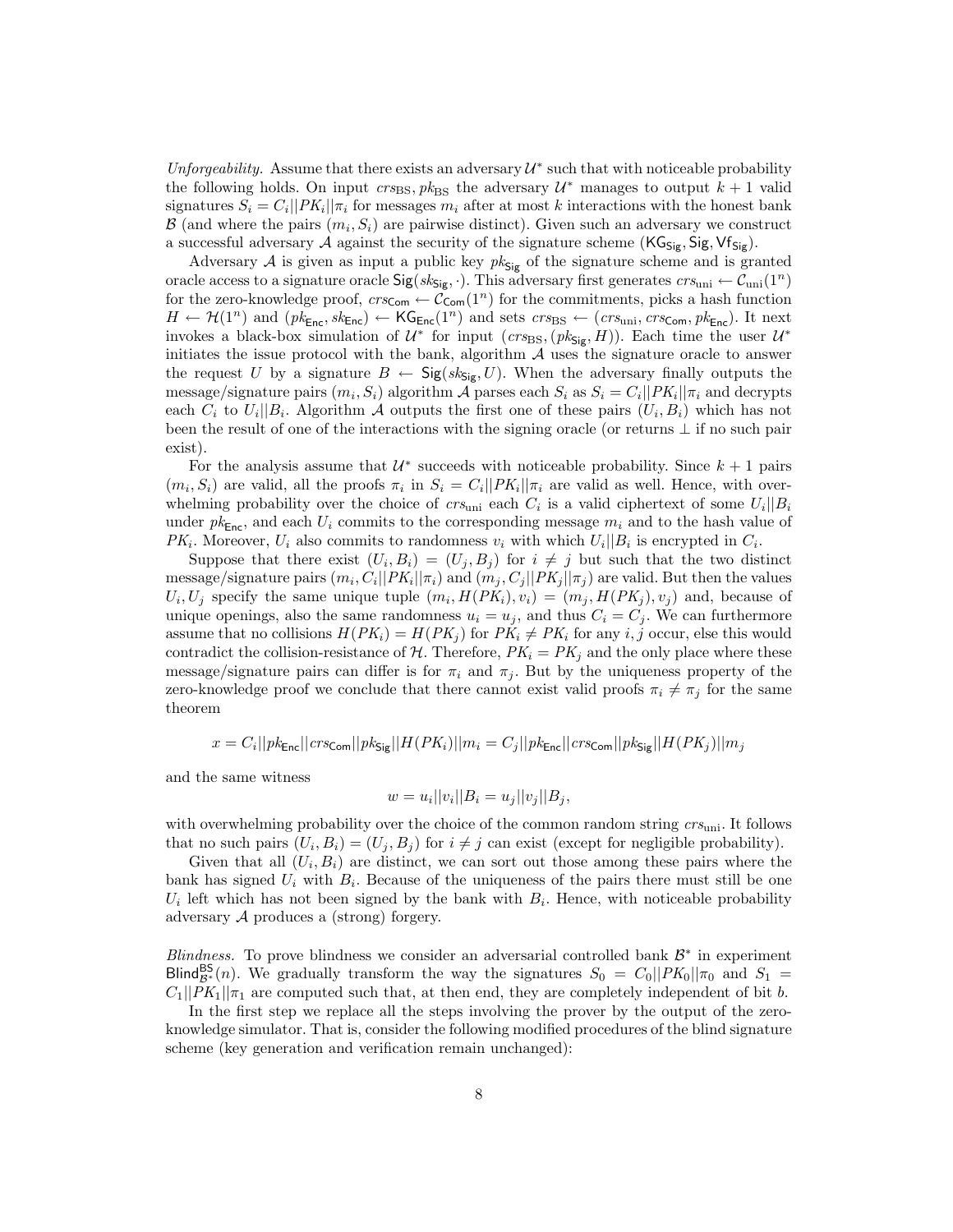- **CRS Generation.** Algorithm  $\mathcal{C}_{BS}(1^n)$  runs  $(crs_{\text{uni}}, \sigma) \leftarrow \mathcal{Z}_{\text{uni}}(cr, 1^n)$ ,  $crs_{\text{Com}} \leftarrow \mathcal{C}_{\text{Com}}(1^n)$ and  $(pk_{\mathsf{Enc}}, sk_{\mathsf{Enc}}) \leftarrow \mathsf{KG}_{\mathsf{Enc}}(1^n)$ . It outputs  $crs_{\mathsf{BS}} \leftarrow (crs_{\text{uni}}, crs_{\mathsf{Com}}, pk_{\mathsf{Enc}})$ .
- **Signature Issue Protocol.** For the signature issuing the user now also picks  $u, v \leftarrow \{0, 1\}^n$ , but lets  $(PK, SK) \leftarrow \mathcal{Z}_{\text{uni}}(\text{key}, \sigma)$  instead. The user again sends the commitment  $U \leftarrow$  $Com(crs_{Com}, m||H(PK)||v; u)$  to the bank  $\mathcal{B}^*$  which replies with some B. The user aborts if  $\forall f_{\mathsf{Sig}}(pk_{\mathsf{Sig}}, U, B) \neq 1$  and else computes  $C \leftarrow \mathsf{Enc}(pk_{\mathsf{Enc}}, U||B; v)$  as well as  $\pi \leftarrow$  $\mathcal{Z}_{\text{uni}}(\text{prove}, \sigma, x, SK)$ . Output  $S \leftarrow C||PK||\pi$ .

Denote the modified scheme by  $BS'$ . It follows easily from the zero-knowledge property that experiments Blind<sup>BS</sup><sub> $g^*(n)$ </sub> and Blind<sup>BS'</sup> $(n)$  return 1 with the same probability (except for a negligible probability).

In the next step we further modify the signature scheme by replacing the commitments  $U$ by commitments to all-zero strings. More precisely, we change the signature issue protocol of the blind signature scheme BS' as follows (recall that this modified scheme already uses the zero-knowledge simulator to prepare the signatures):

**Signature Issue Protocol.** The user picks  $u, v \leftarrow \{0, 1\}^n$ , sets  $(PK, SK) \leftarrow \mathcal{Z}_{uni}$ (key,  $\sigma$ ) as before, but now sends  $U \leftarrow \textsf{Com}(crs_{\textsf{Com}}, 0^{2n+h(n)}; u)$  to the bank to get a signature B (which is also checked). It then computes again  $C \leftarrow \text{Enc}(pk_{\text{Enc}}, U||B; v)$ ,  $\pi \leftarrow$  $\mathcal{Z}_{\text{uni}}(\text{prove}, \sigma, x, SK)$  and outputs  $S \leftarrow C||PK||\pi$ .

We call this modified scheme  $BS''$ . It is easy to see that, by the secrecy of the commitment scheme, the difference in the output distributions of experiments Blind $B^{\text{SS}'}_{\text{gs}^*}(n)$  and Blind $B^{\text{SS}''}_{\text{gs}^*}(n)$ is negligible.

Finally, we replace the encryption of U and B by an encryption of the all-zero string, i.e., we modify the signature issuing protocol from  $BS''$  further to obtain:

**Signature Issue Protocol.** The user selects  $u, v \leftarrow \{0, 1\}^n$  as before and again computes  $(PK, SK) \leftarrow \mathcal{Z}_{\text{uni}}(\text{key}, \sigma)$  and  $U \leftarrow \text{Com}(crs_{\text{Com}}, 0^{2n+h(n)}; u)$ . For the bank's reply B to U it checks validity and this time sets  $C \leftarrow \mathsf{Enc}(pk_{\mathsf{Enc}}, 0^{c(n)+s(n)}; v), \pi \leftarrow \mathcal{Z}_{\text{uni}}(\mathsf{prove}, \sigma, x, SK)$ and outputs  $S \leftarrow C||PK||\pi$ .

We call this modified scheme by  $BS'''$ . By the IND-CPA security of the encryption scheme we conclude that the difference in the output distributions of experiments Blind $B^{\text{SS}'}_{\text{gs}^*}(n)$  and Blind $B^{\text{BS}'''}_{\text{B}^*}(n)$  is also negligible.

In experiment Blind $B_8^{\text{BS}'''}(n)$  the signatures  $S = C||PK||\pi$  are independent of the data  $U, B$ in the signature generation protocol. Hence, the adversary  $\mathcal{B}^*$  cannot predict b better than with probability 1/2. Conclusively, the probability of the original experiment Blind<sup>Bs</sup><sup>\*</sup>(n) to return 1 must be negligibly close to  $1/2$ , proving blindness.

To get a partially blind signature scheme, where the signer and the user share some public information info to be included in the blind signature, we let the bank simply sign the user's commitment U together with info, i.e.,  $B \leftarrow \text{Sig}(sk, \text{info}||U)$  and also let the user base the correctness proof  $\pi$  on info. The security proof carries over straightforwardly.

Also, to get a weakly unforgeable blind signature scheme where the malicious user only succeeds when outputting  $k+1$  distinct messages we can drop the requirement on the strong unforgeability of the bank's signature scheme and use a regular signature scheme guaranteeing basic unforgeability only, and we can also dismiss the requirement on unique randomness for the commitment scheme and merely need statistically-binding commitments. Furthermore,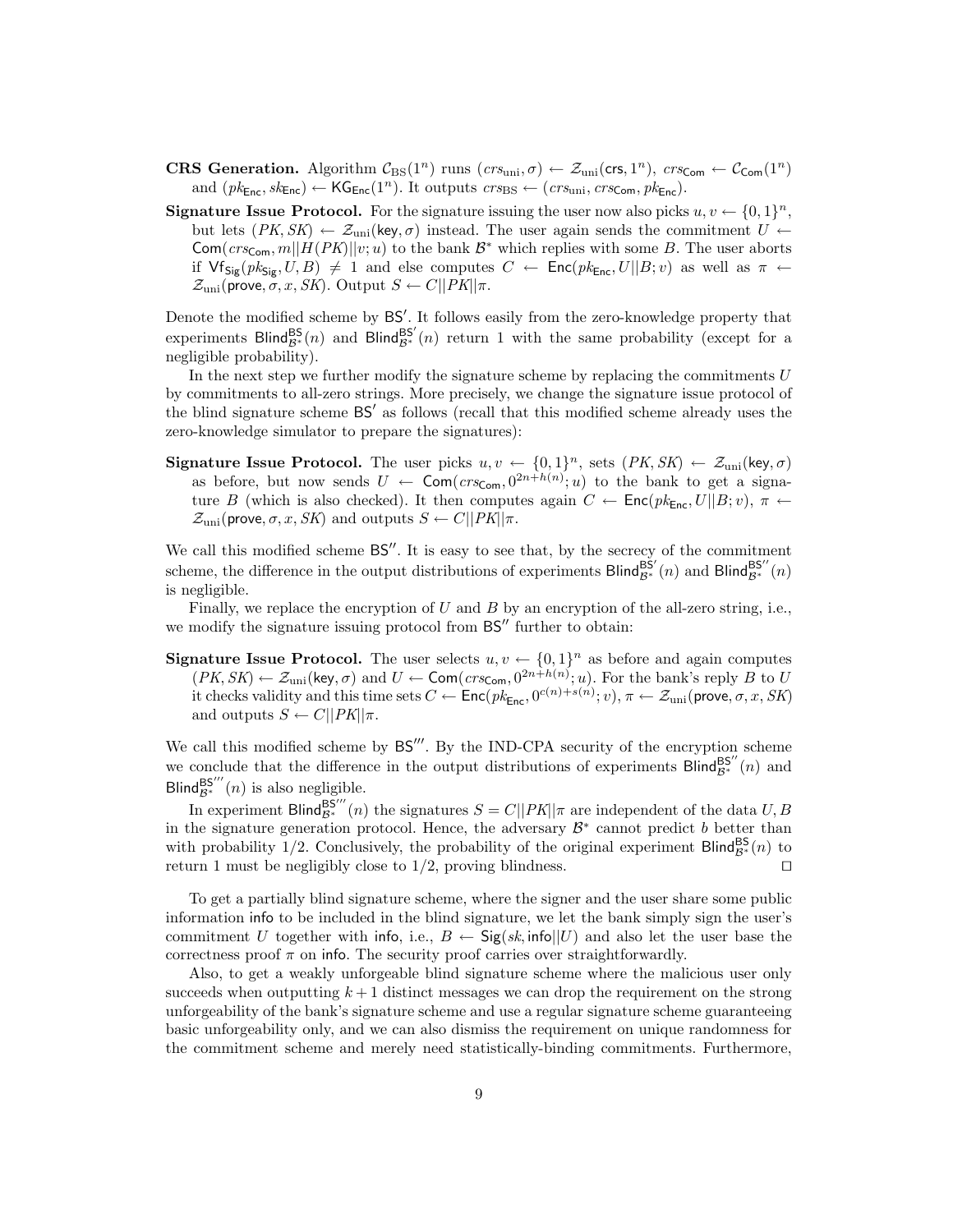we can then also switch to regular (not necessarily unique) zero-knowledge proofs. The latter implies that the user does not have to pick a public key PK before the first move and that one may think of  $PK$  as being the empty string. Consequently, the hash function becomes obsolete and we get such blind signatures under the sole assumption that trapdoor permutations exist.

# 3 Universally Composable Blind Signatures

As mentioned, the blind signature scheme in the previous section allows concurrent executions of the signature generation protocol, i.e., when the protocol is interleaved with itself. More generally, one would like to have a guarantee that such a scheme still supports the basic security properties, even when run as a building block within larger protocols, independently how the execution is intertwined with other steps. Such a guarantee is provided by the universal composition (UC) framework [Can01].

In the UC framework one defines an idealized version of the primitive in question, capturing the desired security properties in an abstract way and ensuring that the functionality is secure in interdependent settings. Given an appropriate formalization of some functionality  $\mathcal F$  in the UC framework, one next shows that this functionality can be securely realized by an interactive protocol between the parties (without the trusted interface). Here, securely realizing means that, in any environment (modeled through an algorithm  $\mathcal{Z}$ ) in which the protocol may be run, for this environment executions of the interactive protocol in presence of an adversary  $A$  are indistinguishable from executions in the ideal model with the trustworthy functionality  $\mathcal F$  and an ideal-model adversary  $\mathcal S$ . The UC framework, notably the composition theorem, then ensures that the protocol can indeed be securely deployed as a subroutine in more complex protocols and environments.

A formal introduction to the UC framework is beyond the scope of our paper; we refer to [Can01] to a comprehensive definition. We remark that we consider non-adaptive adversaries here which corrupt parties at the beginning of executions only.

## 3.1 Definition

Our definition of an ideal blind signature functionality  $\mathcal{F}_{\text{BISig}}$  follows the one  $\mathcal{F}_{\text{Sig}}$  of regular signature schemes given by Canetti [Can04]. The definition of  $\mathcal{F}_{\text{Sig}}$  essentially lets the adversary choose the public verification key and determine the signature value  $S$  upon a signing request  $(Sign, sid, m)$ . Verification requests for previously generated signatures are always accepted and otherwise the adversary is again allowed to specify whether a tested signature S to a message  $m$  is valid or not. See [Can04] for a discussion of this definition.

The formal description of the blind signature functionality is given in Figure 2. It is partly a verbatim copy of the functionality  $\mathcal{F}_{\text{Sig}}$  in [Can04]. An important difference for blind signatures is that the adversary should not learn the message of honest users and the signatures must not be linkable to the signing request. To ensure this we let the adversary (instead of the bank, analogously to the choice of the public verification key in  $\mathcal{F}_{\text{Sig}}$  in  $\mathcal{F}_{\text{BISig}}$  provide (the description of) a stateless, possibly probabilistic algorithm BlSig to the ideal functionality  $\mathcal{F}_{\text{BISig}}$ . This is already done in the key generation step where the adversary chooses the public verification key, such that BlSig is used in all subsequent signature generation runs. Whenever an honest user later requests a signature for a message m this algorithm  $B\text{Sig}(m)$  generates a signature S but without disclosing the message m to the adversary, enforcing unlinkability of signatures.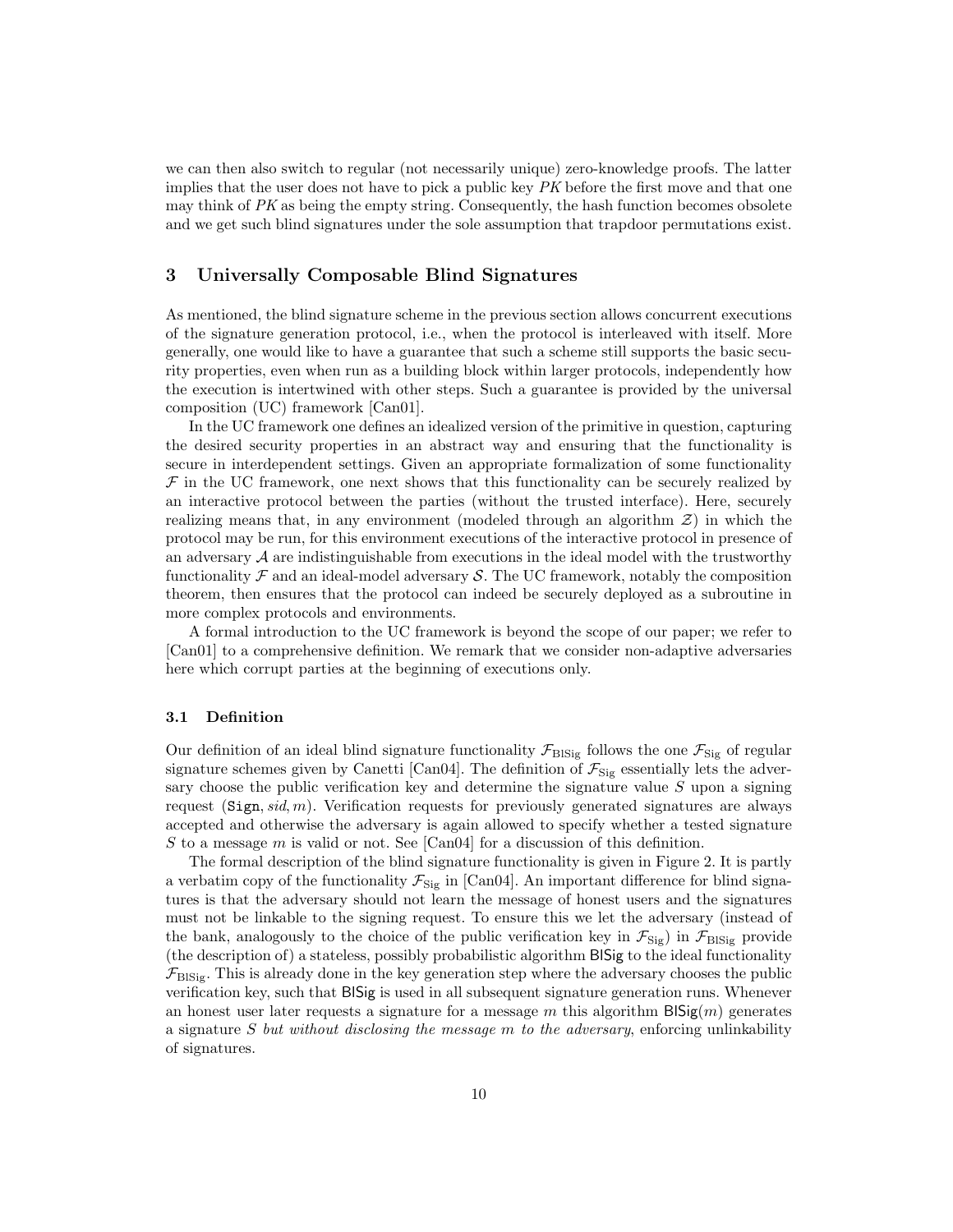If a corrupt user —that is, the adversary on behalf of the corrupt user— requests a signature, however, the ideal functionality does not run BlSig. Instead it asks the adversary about the potential signature  $S$  this user could produce from an interaction with the bank. Note that a corrupt user may not output any signature right after an interaction with the bank (or ever), the interaction merely guarantees that this user can generate this signature in principle. Hence, the functionality does not return the adversary's potential signature  $S$  to the user.

Finally, for any signature request we inform the bank  $\beta$  about the request, but without disclosing the actual message  $m$  nor the signature. This captures the fact that signature generations require active participation of the bank.

#### Functionality  $\mathcal{F}_{\text{BISig}}$

- **Key Generation:** Upon receiving a value (KeyGen, sid) from a party  $\mathcal{B}$ , verify that  $sid = (B, sid')$  for some sid. If not, then ignore. Else, hand (KeyGen, sid) to the adversary. Upon receiving (VerificationKey,  $sid, pk_{BS}$ , BlSig) from the adversary, output (VerificationKey, sid,  $pk_{\text{BS}}$ ) to B and record the pair  $(\mathcal{B}, pk_{\text{BS}}, \text{BISig}).$
- **Signature Generation:** Upon receiving a value (Sign, sid, m,  $pk_{BS}$ ) for  $m \in \{0,1\}^n$  from some party U, verify that  $sid = (\mathcal{B}, sid')$  for some sid'. If not, then ignore. Else, do the following:
	- If the user  $U$  is honest then inform  $B$  and the adversary through (Signature, sid) that a signature request takes place and then generate  $S \leftarrow \text{BISig}(m)$  and output (Signature, sid, m, S) to  $U$ .
	- If the user U is corrupt then send  $(Sign, sid, m)$  to the adversary to obtain (Signature, sid, m, S); abort if  $(m, S, pk_{BS}, 0)$  has been recorded before. Send (Signature, sid) to  $\beta$ .
	- In either case record  $(m, S, \mathit{pk}_{\text{BS}}, 1)$ .
- Signature Verification: Upon receiving a value (Verify,  $sid, m, S, pk'_{BS}$ ) from some party  $\mathcal P$  hand (Verify, sid, m, S,  $pk'_{\rm BS}$ ) to the adversary. Upon receiving (Verified, sid, m, S,  $\phi$ ) from the adversary do:
	- 1. If  $pk_{BS} = pk'_{BS}$  and the entry  $(m, S, pk_{BS}, 1)$  is recorded, then set  $f = 1$  (completeness condition).
	- 2. Else, if  $pk_{\text{BS}} = pk_{\text{BS}}'$ , the bank is not corrupt, and no entry  $(m, S, pk_{\text{BS}}, 1)$  is recorded, then set  $f = 0$  and record the entry  $(m, S, p k_{\text{BS}}, 0)$  (unforgeability condition).
	- 3. Else, if there is an entry  $(m, S, pk'_{BS}, f')$  recorded, then let  $f = f'$  (consistency condition).
	- 4. Else, let  $f = \phi$  and record the entry  $(m, S, \text{pk}_{\text{BS}}', \phi)$ .

Output (Verified, sid, m, S, f) to  $P$ .

Figure 2. Blind Signature Functionality  $\mathcal{F}_{\text{BISig}}$ 

It follows quite easily that one can realize universally composable commitment schemes in the presence of functionality  $\mathcal{F}_{\text{BIsie}}$ . As a consequence of the hardness of constructing such commitments [CF01,DG03] we conclude: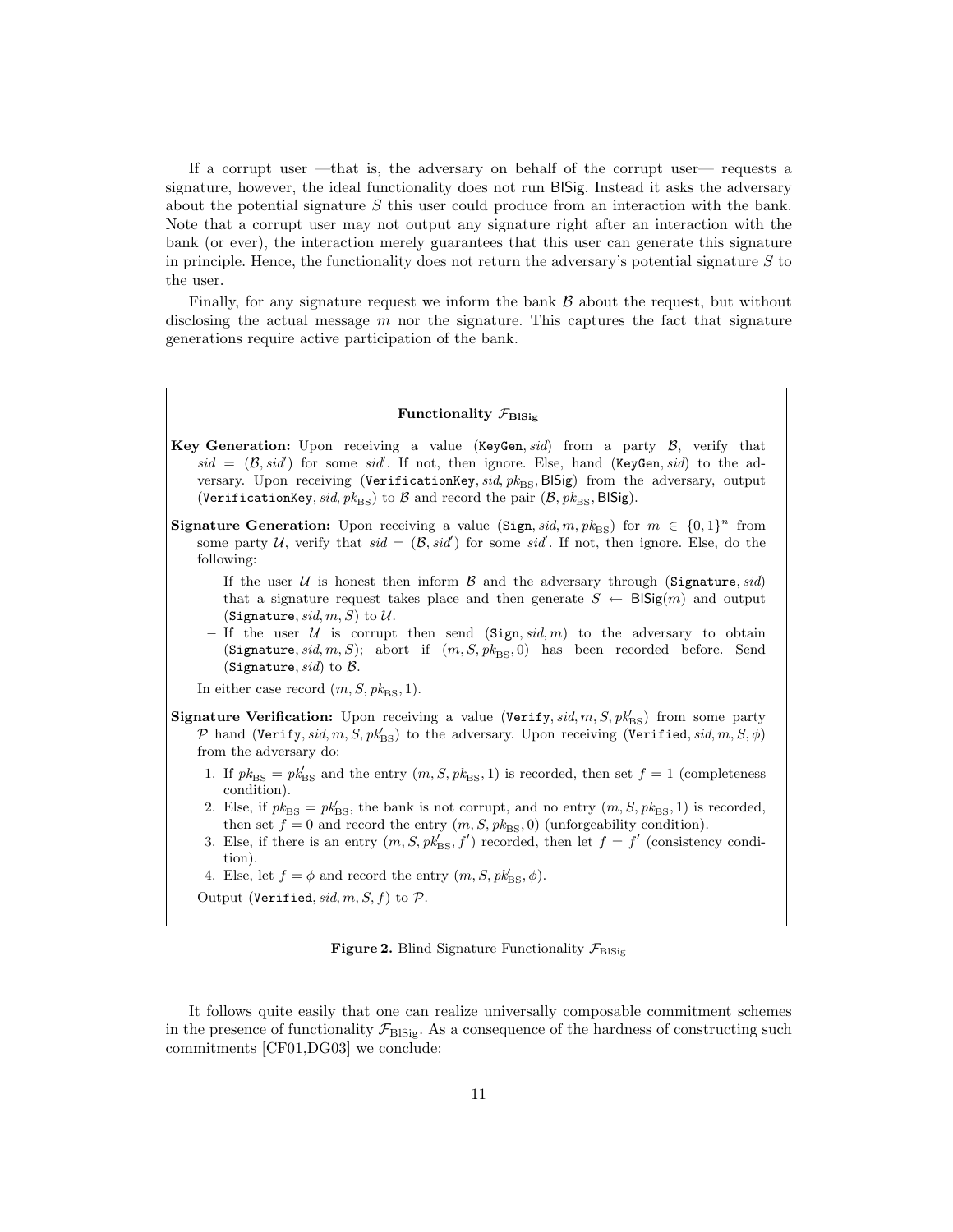Proposition 2. Bilateral and terminating (i.e., only two parties are active and honest parties faithfully give output) universally composable blind signature schemes securely realizing  $\mathcal{F}_{BlSio}$ in the plain model do not exist. Furthermore, blind signature schemes securely realizing  $\mathcal{F}_{Blsig}$ in the common reference string model imply key agreement, and imply oblivious transfer in the common random string model. This all holds for non-adaptive corruptions.

*Proof.* Given functionality  $\mathcal{F}_{\text{BISig}}$  we build a universally composable commitment scheme in the  $\mathcal{F}_{\text{BISig}}$ -hybrid model. The commitment step is as follows. The receiver calls functionality  $\mathcal{F}_{\text{BISig}}$  with (KeyGen, sid) to generate a public key (VerificationKey, sid,  $pk_{\text{BS}}$ ). It sends  $pk_{BS}$  to the committer. The committer with message m calls functionality  $\mathcal{F}_{BISig}$  about (Sign, sid, m,  $pk_{\text{BS}}$ ) to get a signature (Signature, sid, m, S). This completes the commitment phase. To decommit the committer sends  $m, S$  to the receiver who accepts if and only if  $\mathcal{F}_{\text{BISig}}$  on (Verify, sid, m, S, p $k_{\text{BS}}$ ) returns (Verified, sid, m, S, 1) and if it has received at most one notification (Signature, sid).

It is not hard to see that this protocol above implements the universally composable commitment functionality  $\mathcal{F}_{com}$ . Hence, if there was a bilateral, terminating blind signature protocol for  $\mathcal{F}_{\text{BISig}}$  then this protocol above would realize functionality  $\mathcal{F}_{\text{com}}$  according to the composition theorem. This, however, contradicts the impossibility result in [CF01]. Moreover, the result in [DG03] about the consequence of protocols realizing  $\mathcal{F}_{com}$  the common *random* string model shows that such blind signatures imply key agreement.  $\square$ 

By the general feasibility results of Canetti et al. [Can01,CLOS02] functionality  $\mathcal{F}_{\text{BIsie}}$ can be realized in the multi-party setting for honest majorities (in the plain model) and dishonest majorities (in the common random string model). Instead of relying on the general construction in [CLOS02] we construct a simpler two-move scheme in the common reference string model directly, based on the scheme in the previous section.

#### 3.2 Construction

The construction in the standard model gives a good starting point for a solution in the UC framework. We augment the scheme by the following steps. First, we let the user in the first round when sending  $U$  also encrypt all the data from which the proof is later derived. This ciphertext E should contain the sUNIZK prover's secret  $SK$  as well as randomness  $u, v$  and message  $m$ . The encryption scheme itself needs to be IND-CPA secure and we simply use the same scheme as for the computation for  $C \leftarrow \text{Enc}(pk_{\text{Enc}}, U||B; v)$  but with an independent key pair  $(pk'_{\text{Enc}}, sk'_{\text{Enc}})$ .

In addition to the ciphertext  $E$  the user should prove with another NIZK proof that the data is valid and matches the data committed to by U. For this we require simulation-sound NIZK proofs  $[ Sah99, DDO+01]$  where a malicious prover is not able to find an accepted proof for an invalid statement, even if it sees proofs of the zero-knowledge simulator before (possibly for invalid but different theorems):

**Simulation-Soundness.** A regular NIZK proof  $(C, \mathcal{P}, V)$  for relation R is called simulationsound if for the zero-knowledge simulator  $\mathcal Z$  and for any efficient algorithm  $\mathcal P^*$  the following holds. Let  $ps, \sigma) \leftarrow \mathcal{Z}(\mathsf{crs}, 1^n)$  and  $(x, \pi) \leftarrow \mathcal{P}^{*O}(crs)$ , where oracle  $\mathcal{O}$  for the *i*-th call  $x_i$  computes  $\pi_i \leftarrow \mathcal{Z}(\text{prove}, \sigma, x_i)$  and returns  $\pi_i$ . Then the probability that  $V(crs, x, \pi) = 1$  and  $x \notin L_R(crs)$  and  $(x, \pi) \neq (x_1, \pi_1), (x_2, \pi_2), \ldots$  is negligible (as a function of  $n$ ).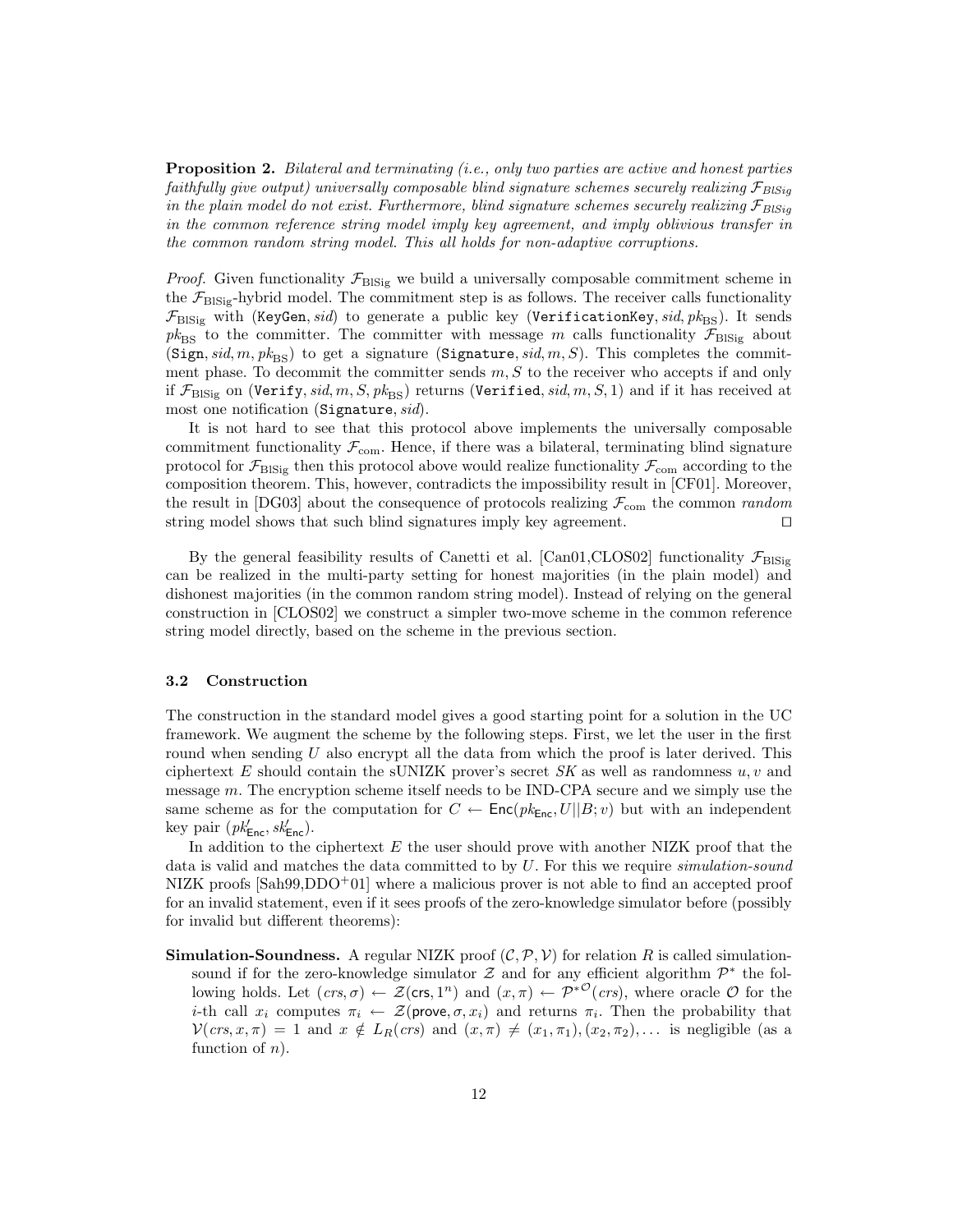In our case here the underlying relation  $R^{ss}$  is defined by (a sequence of) circuits  $C_n^{ss}$  evaluating to 1 if and only if for statement  $x = U||E||pk'_{\text{Enc}}||crs_{\text{Com}}||crs_{\text{uni}}$  it holds that  $E =$  $\textsf{Enc}(pk_{\textsf{Enc}}'_{\textsf{Enc}}|PK||u||SK||v;u')$  and  $U = \textsf{Com}(crs_{\textsf{Com}}, m||H(PK)||v;u)$  and there exist a random string  $\rho$  with  $(PK, SK) \leftarrow \mathcal{P}_{\text{uni}}(\text{key}, crs_{\text{uni}}; \rho)$ . Note that the length of the statement as well as the size of the witness are bounded by some fixed polynomial in n, because the length of the data for the sUNIZK proof can be described by a some polynomial in n,  $c(n)$ .  $e(n)$ ,  $h(n)$  and  $s(n)$ . Such simulation-sound NIZK proofs exist if trapdoor permutations exist  $[DDO<sup>+</sup>01].$ 

The final step is to make the signature algorithm Sig of the bank's strongly unforgeable signature scheme deterministic. This can be accomplished by adding a key of a pseudorandom function to the secret signing key. Each time a signature for  $U$  is requested the signing algorithm first applies the pseudorandom function to  $U$  to get the randomness  $s$  with which the signature  $B \leftarrow \text{Sig}(sk_{\text{Sig}}, U; s)$  is computed deterministically. The advantage of this modification, which does not require an additional complexity assumption, is that identical requests are now also answered identically. For the same consistency reason we also presume that the verification algorithm of the sUNIZK proof is deterministic (as for example in our construction).

| Bank $\beta$                                                                                                                                                                      | $crs_{BS}, \, pk_{BS}$ | User $\mathcal U$                                                                                                                                                                                                                                                                                                                                                                                                                                                                                           |
|-----------------------------------------------------------------------------------------------------------------------------------------------------------------------------------|------------------------|-------------------------------------------------------------------------------------------------------------------------------------------------------------------------------------------------------------------------------------------------------------------------------------------------------------------------------------------------------------------------------------------------------------------------------------------------------------------------------------------------------------|
| signing key $sk_{\text{Si}_{\text{F}}}$                                                                                                                                           |                        | message $m \in \{0,1\}^n$                                                                                                                                                                                                                                                                                                                                                                                                                                                                                   |
|                                                                                                                                                                                   | $U, E, \pi_{ss}$       | choose $u, v, u' \leftarrow \{0, 1\}^n$<br>let $(PK, SK) \leftarrow \mathcal{P}_{\text{uni}}(\text{key}, crs_{\text{uni}}; \rho)$<br>let $U \leftarrow \textsf{Com}(crs_{\textsf{Com}}, m  H(PK)  v; u)$<br>let $E \leftarrow \mathsf{Enc}(pk'_{\mathsf{Enc}}, m  PK  v  SK  u; u')$<br>let $x_{ss} \leftarrow U  E  pk'_{\text{Enc}}  crs_{\text{Cem}}  crs_{\text{uni}}$<br>let $w_{ss} \leftarrow m  PK  u  SK  v  u'  \rho$<br>compute $\pi_{ss} \leftarrow \mathcal{P}_{ss}(crs_{ss}, x_{ss}, w_{ss})$ |
| $x_{ss} \leftarrow U  E  pk'_{\text{Enc}}  crs_{\text{Com}}  crs_{\text{uni}}$<br>abort if $\mathcal{V}_{ss}(crs_{ss}, x_{ss}, \pi_{ss}) \neq 1$<br>let $B \leftarrow$ Sig(sk, U) |                        |                                                                                                                                                                                                                                                                                                                                                                                                                                                                                                             |
|                                                                                                                                                                                   | B                      | abort if $\mathsf{Vfs}_{\mathsf{ig}}(pk_{\mathsf{Sig}}, U, B) \neq 1$<br>compute $C \leftarrow \text{Enc}(pk_{\text{Enc}}, U  B; v)$<br>set $x \leftarrow C  pk_{Enc}  crs_{Com}  pk_{Sip}  H(PK)  m$<br>set $w \leftarrow u  v  B$<br>let $\pi \leftarrow \mathcal{P}_{\text{uni}}(\text{prove},\text{crs}_{\text{uni}},x,w,\text{SK})$<br>set $S \leftarrow C  PK  \pi$                                                                                                                                   |

Figure 3. UC Blind Signature Scheme: Issue Protocol

We note that our protocol is defined in the common reference string model. In contrast to the case of UC commitments in [CF01] where a fresh common reference string for each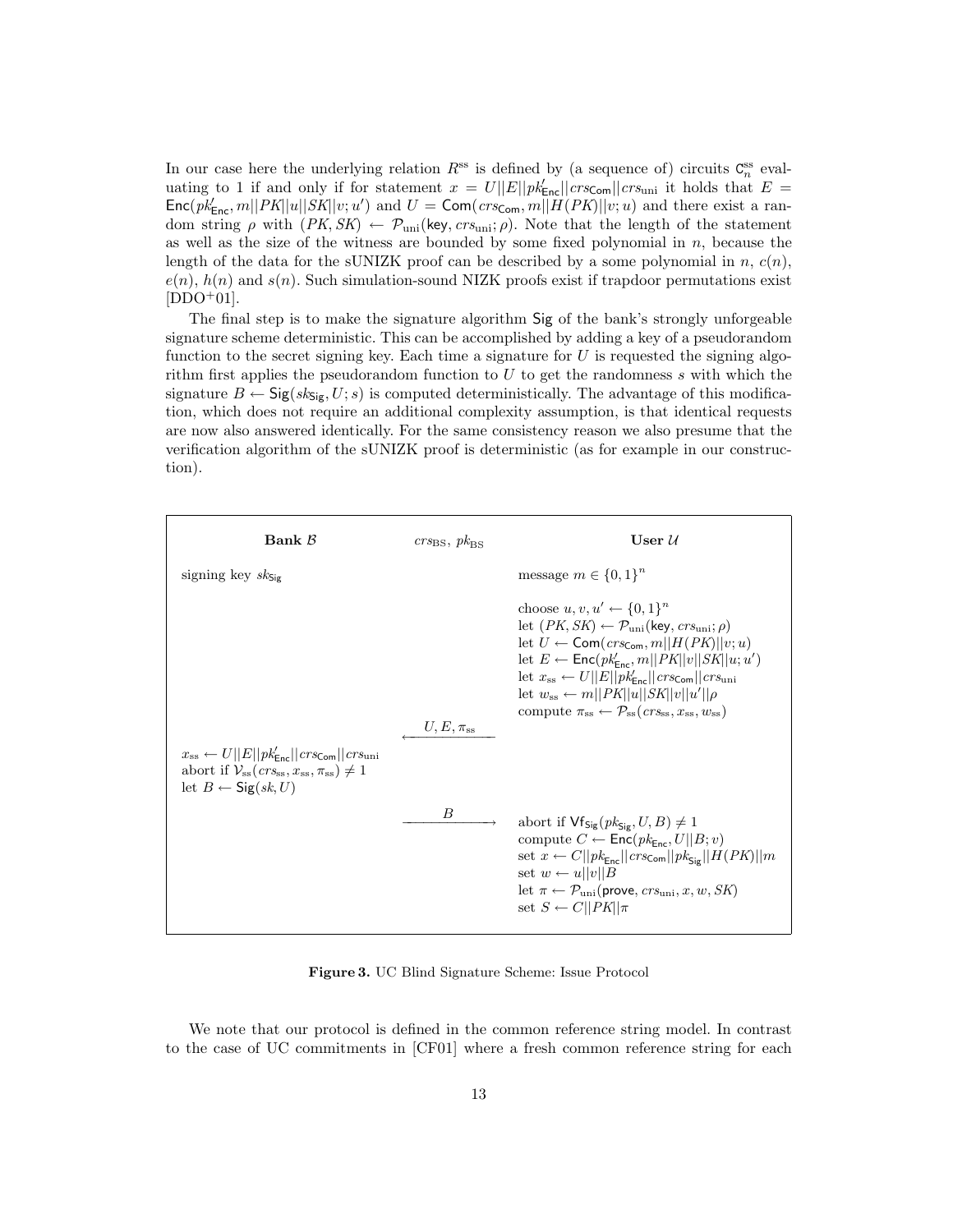commitment through  $\mathcal{F}_{\text{Com}}$  is required, in our case the once generated common reference string can be used for *several* signature generations by different users; we merely need an independent common reference string for each party taking the role of a bank.

Construction 3 (Universally Composable Blind Signatures). Let  $(KG_{Sig}, Sig, Vf_{Sig})$  be a signature scheme,  $(KG_{Enc}, Enc, Dec)$  be an encryption scheme,  $(C_{Com}, Com)$  be a commitment scheme, and H be a hash function family. Let  $(C_{uni}, \mathcal{P}_{uni}, \mathcal{V}_{uni})$  be a non-interactive zeroknowledge proof system for  $R^{BS}$  and let  $(C_{ss}, \mathcal{P}_{ss}, \mathcal{V}_{ss})$  be a non-interactive zero-knowledge proof system for  $R^{ss}$ . Define the following four procedures:

- **CRS Generation.** Algorithm  $\mathcal{C}_{BS}$  on input  $1^n$  runs  $crs_{uni} \leftarrow \mathcal{C}_{uni}(1^n)$ ,  $crs_{Com} \leftarrow \mathcal{C}_{Com}(1^n)$ ,  $crs_{ss} \leftarrow C_{ss}(1^n)$  and pairs  $(pk_{\text{Enc}}, sk_{\text{Enc}}), (pk_{\text{Enc}}', sk_{\text{Enc}}') \leftarrow \text{KG}_{\text{Enc}}(1^n)$ . It outputs  $crs_{BS} \leftarrow$  $(crs_{uni}, crs_{Com}, pk_{Enc}, pk'_{Enc}, crs_{ss}).$
- Key Generation. If party B with access to  $crs_{BS}$  receives the input (KeyGen, sid) it checks that  $sid = (\mathcal{B}, sid')$  for some sid'. If not, it ignores. Else it generates a signature key pair  $(pk_{\text{Sig}}, sk_{\text{Sig}}) \leftarrow \text{KG}_{\text{Sig}}(1^n)$  and picks a hash function  $H \leftarrow \mathcal{H}(1^n)$ . It sets  $(pk_{BS}, sk_{BS}) \leftarrow$  $((pk_{\text{Sig}}, H), sk_{\text{Sig}}),$  stores  $sk_{BS}$ and outputs (VerificationKey, sid,  $pk_{\text{BS}}$ ).
- **Signature Issue Protocol.** If party U is invoked with input (Sign, sid, m,  $pk_{BS}$ ) for sid =  $(\mathcal{B}, sid')$  it initiates a run of the interactive protocol in Figure 3 with the bank  $\mathcal{B}$ , where the user gets m and  $pk_{BS}$  as input and the bank uses  $sk_{BS}$  as input. The user outputs (Signature, sid,  $m, S$ ) for the derived signature value S.
- Signature Verification. If a party receives (Verify, sid, m, S, pk<sup>1</sup><sub>BS</sub>) it parses S as S =  $C||PK||\pi$ , computes  $\phi \leftarrow \mathcal{V}(crs, PK, x, \pi)$  for  $x = C||pk_{Enc}||crs_{Com}||pk_{Sig}||H(PK)||m$  and *outputs* (Verified,  $sid, m, \sigma, \phi$ ).

**Theorem 4.** Let  $(KG_{\text{Sig}}, \text{Sig}, \text{Vf}_{\text{Sig}})$  be a length-invariant signature scheme which is strongly unforgeable against adaptive chosen-message attacks and for which Sig is deterministic. Let (KG<sub>Enc</sub>, Enc, Dec) be a length-invariant IND-CPA secure encryption scheme, ( $\mathcal{C}_{Com}$ , Com) be a length-invariant non-interactive commitment scheme with unique openings in the common reference string model. Also let  $H$  be a collision-intractable hash function family and  $(C_{uni}, \mathcal{P}_{uni}, \mathcal{V}_{uni})$  be a single-theorem unique non-interactive zero-knowledge proof system for  $R^{BS}$  with deterministic verifier  $\mathcal{V}_{uni}$ . Let  $(\mathcal{C}_{ss}, \mathcal{P}_{ss}, \mathcal{V}_{ss})$  be a (regular) simulation-sound noninteractive zero-knowledge proof for  $R^{ss}$ . Then the scheme defined in Construction 3 securely realizes functionality  $\mathcal{F}_{BISia}$  for non-adaptive corruptions.

The idea of the proof is as follows. Algorithm BISig for functionality  $\mathcal{F}_{\text{BISig}}$ , supposed to be determined by the ideal-model adversary and to create signatures for honest users, ignores its input m entirely, but instead prepares a dummy encryption  $C \leftarrow \text{Enc}(pk_{\text{Enc}}, 0^{c(n)+s(n)}; v)$ and appends a fake correctness proof  $PK||\pi$  generated by the zero-knowledge simulator. The output  $C||PK||\pi$  is thus indistinguishable from genuinely generated signatures of honest users in the actual scheme. On the other hand, the additional encryption  $E$  and the simulationsound zero-knowledge proof allows the ideal-model adversary to extract potential signatures  $C||PK||\pi$  of malicious users (in black-box simulations), and to provide them to the functionality. The completeness and consistency condition of  $\mathcal{F}_{\rm BISig}$  is realized by the completeness of the underlying scheme, and unforgeability follows as for the basic scheme with concurrent security.

*Proof.* (of Theorem 4) We have to show that for each adversary  $A$  attacking the real-world protocol there exist an ideal-model adversary (aka. simulator)  $S$  in the ideal world with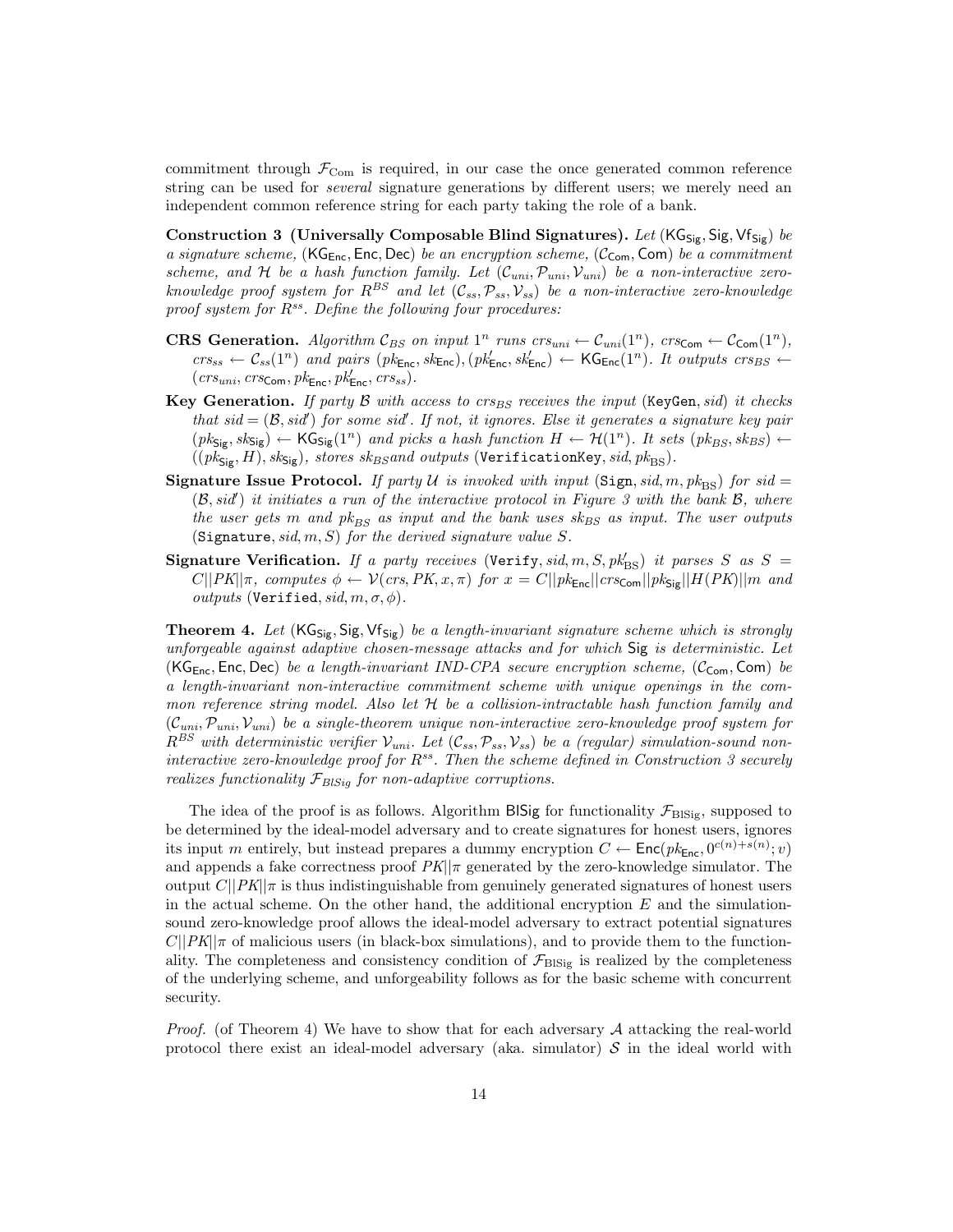dummy parties and functionality  $\mathcal{F}_{\text{BISig}}$  such that no environment  $\mathcal Z$  can distinguish whether it is facing an execution in the real world with  $A$  or one in the ideal world with  $S$ .

We build the ideal-model adversary  $\mathcal S$  by black-box simulation of  $\mathcal A$ , relaying all communication between the environment  $\mathcal Z$  and the (simulated) adversary  $\mathcal A$ , and acting on behalf of the honest parties in this simulation. Algorithm  $S$  also corrupts a dummy party in the ideal model whenever  $A$  asks to corrupt the corresponding party in the simulation. By assumption this is only done before the execution starts.

The ideal-model simulator S first generates a reference string  $\mathit{cr}_\text{BBS}$  for the black-box simulation by picking encryption keys  $(s k_{\text{Enc}}, p k_{\text{Enc}}), (s k_{\text{Enc}}', p k_{\text{Enc}}') \leftarrow \text{KG}_{\text{Enc}}(1^n)$ , generating  $crs_{\text{Com}} \leftarrow C_{\text{Com}}(1^n)$  and running the zero-knowledge simulators to generates  $crs_{\text{ss}}$  as well as  $crs_{\text{uni}}$  for the unique zero-knowledge proof. It outputs  $crs_{\text{BS}} = (pk_{\text{Enc}}, pk'_{\text{Enc}}, crs_{\text{ss}}, crs_{\text{Com}}, crs_{\text{uni}}).$ We next describe the simulation of the honest parties in the black-box simulation:

- Suppose the simulator is woken up through a call (KeyGen, sid) from  $\mathcal{F}_{\text{BISir}}$  in the ideal model where sid =  $(\mathcal{B}, sid')$ . Then the simulator generates  $(pk_{BS}, sk_{BS}) \leftarrow \mathsf{KG}_{BS}(1^n)$ as specified by the scheme's description and lets BlSig be the algorithm that on input  $m \in \{0,1\}^n$  computes the encryption  $C \leftarrow \mathsf{Enc}(pk_{\mathsf{Enc}}, 0^{c(n)+s(n)}; v)$ ,  $(PK, SK) \leftarrow \mathcal{Z}(\mathsf{key}, \sigma)$ and  $\pi$  through the zero-knowledge simulator for relation  $R<sup>BS</sup>$  where the statement x is defined by  $x \leftarrow C||pk_{\text{Enc}}||crsc_{\text{com}}||pk_{\text{Size}}||H(PK)||m$ , and finally outputs  $S \leftarrow C||PK||\pi$ . Simulator S returns (VerificationKey, sid,  $pk_{BS}$ , BISig) to  $\mathcal{F}_{BISig}$  in the ideal model. In the black-box simulation it sends  $pk_{\text{BS}}$  to all parties.
- Suppose that the adversary lets a corrupt user in the black-box simulation initiate a protocol run with the honest bank by sending values  $(U, E, \pi_{ss})$ . Then the simulator first checks the validity of the proof  $\pi_{ss}$ ; if this check fails then it ignores this message. Else, S uses the secret key  $sk_{\text{Enc}}'$  to recover  $m||PK||v||SK||u$  from E (and aborts if it fails) and submits (Sign, sid, m,  $pk_{BS}$ ) on behalf of the user to the ideal functionality. It immediately receives a request (Signature,  $sid, m$ ) from  $\mathcal{F}_{\text{BISig}}$ . To answer, S computes the signature  $B \leftarrow \text{Sig}(sk_{\text{Sig}}, U)$  under the strongly unforgeable signature scheme, an encryption  $C \leftarrow \text{Enc}(pk_{\text{Enc}}, U||B; v)$  and a proof  $\pi \leftarrow \mathcal{P}(crs_{\text{uni}}, x, w, SK)$  for the extracted values and sends (Signature, sid, m, S) for  $S \leftarrow C||PK||\pi$  back to the functionality. It also returns B in the black-box simulation to the corrupt user.
- If an honest user requests a signature  $(Sign, sid, m, pk_{BS})$  in the ideal model and waits to receive (Signature,  $sid, m, S$ ), generated by the functionality through algorithm BlSig, then the ideal-model adversary generates strings  $U \leftarrow \textsf{Com}(crs_{\textsf{Com}}, 0^{2n+h(n)}; u), E \leftarrow$  $Enc(pk_{Enc}, 0...0; u')$  and a proof  $\pi_{ss}$  via the zero-knowledge simulator of the simulationsound scheme and lets the user in the black-box simulation send these values  $(U, E, \pi_{ss})$ . If the bank is honest, then S uses the secret signing key  $sk_{\text{Sig}}$  to compute  $B \leftarrow \text{Sig}(sk_{\text{Sig}}, U)$ , else it waits to receive a value  $B$  from the adversarial controlled bank.
- If S in the ideal model gets a request  $(\text{Verify}, sid, m, S, pk'_{BS})$  then it computes  $\phi \leftarrow$  $V(crs, PK, x, \pi)$  and returns (Verified, sid, m, S,  $\phi$ ).

This gives a full description of the ideal-model simulator. For the analysis note that there are two main differences between the ideal-model and the black-box simulation compared to an actual attack on the protocol. First, in the black-box simulation we use fake values (commitments and encryptions of zero-strings, simulated proofs etc.). The second point to address is that the verification algorithm in the ideal model returns 0 if there is no recorded pair  $(m, S, \mathit{pk}_{\text{BS}}, 1)$  while in the real-life protocol  $\mathsf{Vf}_{\text{BS}}$  may output 1; for any other verification requests the answers are identical as the verification algorithm  $Vf_{BS}$  merely runs the deter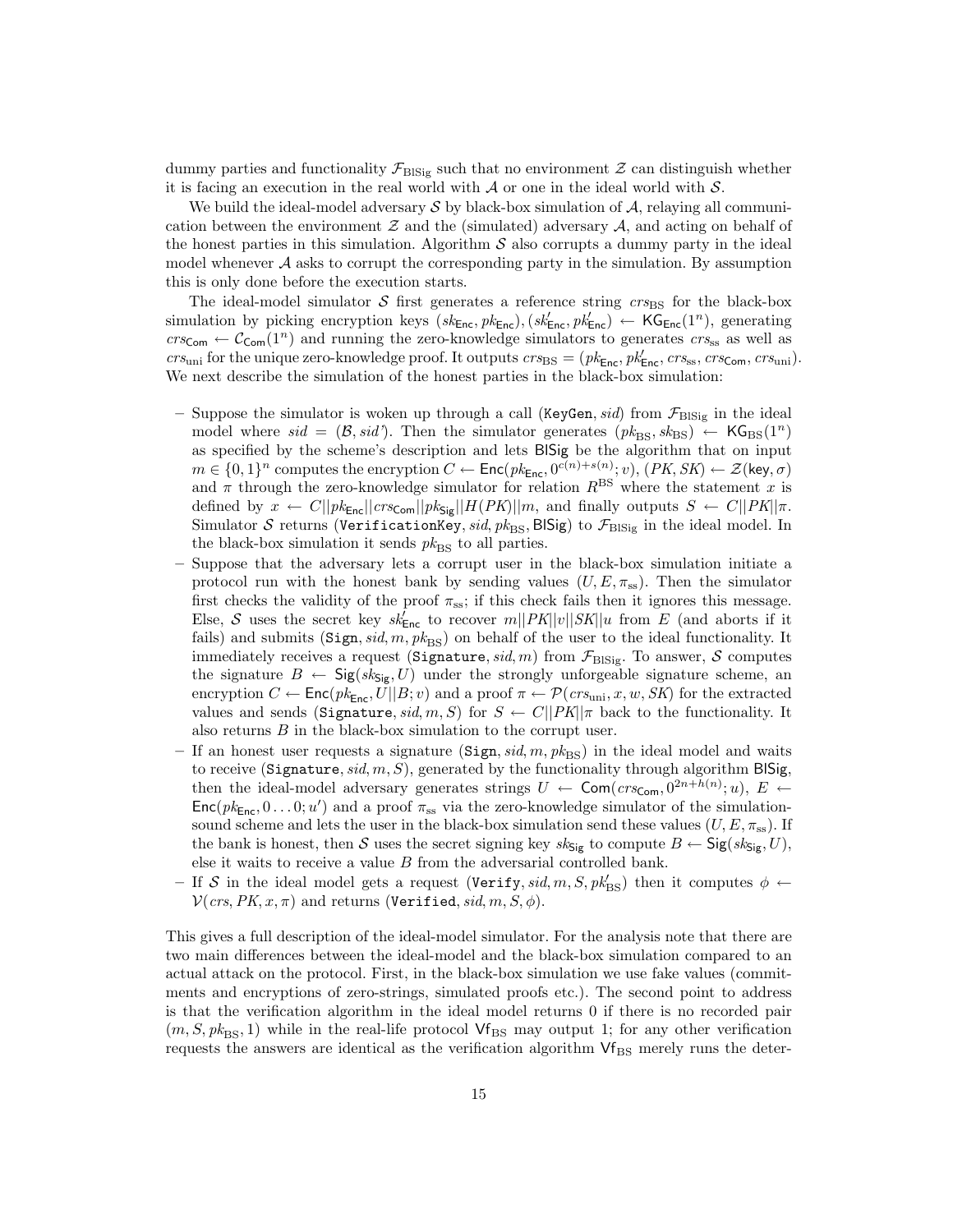ministic verification algorithm of the unique NIZK system (and thus guarantees completeness and, especially, consistency).

We claim that the differences are undetectable for the environment  $Z$ . This is proven through a sequence of games transforming an execution in the ideal-model scenario into one which is equal to the one of the actual protocol. In these games we will have full control over the setting, in particular over the functionality and, in contrast to the ideal-model adversary, we will also read the inputs of  $Z$  to honest users. This is admissible since our goal is to emulate  $Z$ 's environment and to use differences in the output behavior to contradict the security of the underlying cryptographic primitives.

- Experiment Game<sub>0</sub>(n) describes the original attack of  $\mathcal Z$  on the ideal-model simulation (including the black-box simulation of  $A$ ).
- In Game<sub>1</sub>(n) we change the way the commitments U on behalf of honest users are computed in  $\mathcal{A}$ 's black-box simulation. Originally, the simulator  $\mathcal{S}$  computes a fake commitment  $U \leftarrow \textsf{Com}(crs_{\textsf{Com}}, 0^{2n+h(n)}; u)$ . Now, whenever the simulator is supposed to create such a commitment, we let  $U \leftarrow \textsf{Com}(crs_{\textsf{Com}}, m||H(PK)||v; u)$  for the right value m (given as input to the honest user by  $Z$ ),  $(PK, SK)$  generated by the zero-knowledge simulator for the sUNIZK proof and  $u, v \leftarrow \{0, 1\}^n$  picked at random. Because of the secrecy of Com it is easy to see that  $Z$ 's output behavior will not change significantly when facing Game<sub>1</sub>(n) instead of Game<sub>0</sub>(n).
- Next, in Game<sub>2</sub>(*n*), we replace every encryption  $C$  ← Enc( $pk_{Enc}$ ,  $0^{c(n)+s(n)}$ ; *v*) in the computations of algorithm BlSig through an encryption of the actual values  $U||B$ , i.e.,  $C \leftarrow \mathsf{Enc}(pk_{\mathsf{Enc}}, U||B; v)$ , where we provide the values U and B transmitted in the blackbox simulation "adaptively" to algorithm BlSig. By the security of the encryption scheme this is indistinguishable from the environment's viewpoint.
- In  $Game_3(n)$  we replace every steps of the zero-knowledge proof in the computation of BISig through steps of the actual proof system, i.e., generation of  $crs_{\text{uni}}$  through  $crs_{\text{uni}} \leftarrow C_{\text{uni}}(1^n)$ , and every generation of PK and  $\pi$  through the prover (for the now genuine witness  $w = u||v||B$ . By the zero-knowledge property this substitution is (computationally) indistinguishable for the environment  $Z$ .
- Now we turn to the difference between the ideal-model verification through list comparisons and the real-life verification through  $Vf_{\rm BS}$ . In Game<sub>4</sub> $(n)$  every time the verification algorithm in Game<sub>3</sub>(n) was called by some honest user about input (Verify, sid, m, S,  $pk_{BS}$ ) then we run the verification  $Vf_{BS}(crs_{BS}, pk_{BS}, m, S)$  instead (the case  $pk'_{BS} \neq pk'_{BS}$  is treated as before).

Consider in  $\mathsf{Game}_3(n)$  the event that some user requests the functionality to verify a signature (Verify, sid, m, S,  $pk_{\text{BS}}$ ) such that there is no entry  $(m, S, pk_{\text{BS}}, 1)$  stored by the functionality (and the bank  $\beta$  is honest) but such that  $Vf_{BS}$  returns 1. This would clearly allow to distinguish the two games (note that the other direction, that  $Vf_{BS}$  yields 0 but there is an entry, cannot happen by the completeness of the blind signature scheme). We claim that if such a request should occur with noticeable probability this would contradict the unforgeability of the blind signature scheme in the previous section (there, unforgeability was proven for arbitrary, strongly unforgeable signature scheme for the bank, and thus holds for the deterministic one we consider here as well).

Specifically, we show how to turn a run of  $\mathsf{Game}_3(n)$  with A and Z into an attack according to experiment  $\mathsf{Forge}_{\mathcal{U}^*}^{\mathsf{BS}}(n)$ . For this we run the same experiment as in  $\mathsf{Game}_3(n)$  but this time we are use the oracle access to the bank's signing oracle  $Sig(s_{Sig}, \cdot)$  instead of generating the key pair  $(s_ks_{\text{sig}}, \, p_ks_{\text{sig}})$  ourselves (recall that the bank is assumed to be honest). Each time an honest user receives input  $(Sign, sid, m, pk_{BS})$  we generate  $U, E, \pi_{ss}$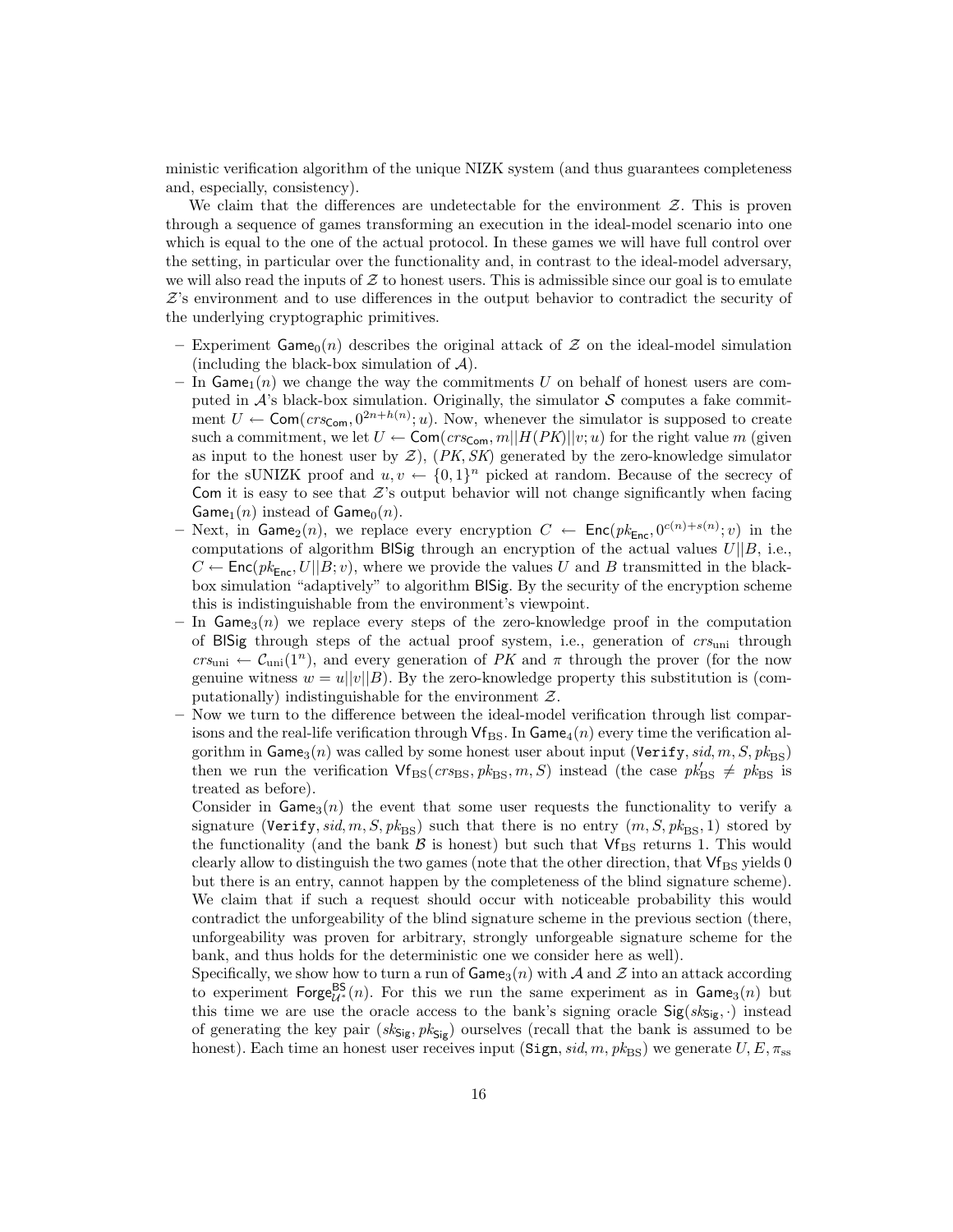as in Game<sub>3</sub> $(n)$ , including a valid commitment  $U \leftarrow \textsf{Com}(crs_{\textsf{Com}}, m||H(PK)||v; u)$ , and submit  $U$  to the bank to receive  $B$ . From this answer we honestly compute the signature  $S \leftarrow C||PK||\pi$  with the help of SK. We memorize the pair  $(m, S)$  and the values  $(U, B)$ . If a corrupt user submits  $U, E, \pi_{ss}$  in the black-box simulation then we also check the proof  $\pi_{ss}$  (and do nothing if it is invalid). If the proof is accepted then we check if we have stored a pair  $(U, B)$  for some B. If so, we return the same B as before in the black-box simulation but without contacting the bank in the attack  $\mathsf{Forge}_{\mathcal{U}^*}^{\mathsf{BS}}(n)$  (since the bank's signature would be identical we answer consistently). If there is no such pair  $(U, B)$  we use  $sk_{\text{Enc}}^{\prime}$  to extract appropriate values  $m||PK||v||SK||u$ . By the simulation soundness of the NIZK this extraction works with overwhelming probability (because  $U$  has never appeared for an honest user in the execution before). We submit  $U$  to the bank's signature oracle to receive a value  $B$ , which we return to the corrupt user in the black-box simulation. We also deduce the signature S with the help of the extracted values and record  $(m, S)$  and  $(U, B)$ .

Suppose now that a user at some point sends a request (Verify, sid, m, S,  $pk_{BS}$ ) for a pair  $(m, S)$  which we have not stored but for which  $\mathsf{Vf}_{\text{BS}}$  accepts. Then we immediately stop and output all previously stored k message/signature pairs together with  $(m, S)$ . Note that this implies that all our  $k + 1$  pairs are accepted by  $\mathsf{Vf}_{\mathsf{BS}}$ , although we only had k interactions with the bank. Hence, if a mismatch in  $\mathsf{Game}_3(n)$  happens with noticeable probability it would refute the unforgeability of the blind signature scheme of the previous section. It follows that  $\mathsf{Game}_3(n)$  and  $\mathsf{Game}_4(n)$  are indistinguishable.

- In Game<sub>5</sub> $(n)$  we can omit the extraction step where the ideal-model simulator decrypts  $E$  from submissions of corrupt users, in particular, we do not need to know the secret key  $sk_{\text{Enc}}^{\prime}$  anymore for the simulation. This is so since the verification now only relies on  $Vf_{BS}$  instead of lists. Furthermore every time we gave a dummy encryption  $E \leftarrow \mathsf{Enc}(pk_{\mathsf{Enc}}^l, 0 \dots 0; u')$  for an honest user, we now encrypt the true values  $E \leftarrow$  $\textsf{Enc}(pk_{\textsf{Enc}}'_{\textsf{Enc}}[m||PK]|v||SK||u;u')$  to prepare the correct values U and C. By the security of the encryption scheme this is indistinguishable for the environment.
- In Game<sub>6</sub>(n) we replace the simulation of proofs  $\pi_{ss}$  for honest users through proofs computed by the prover's algorithm for witness  $m||PK||v||SK||u$  (with respect to a truly random string  $cr_{ss}$ ). The zero-knowledge property ensures that this will not significantly affect the environment's output.

All the steps in the final game now are exactly as in an attack on the real protocol with adversary A. Therefore, the environment's output in the ideal-model simulation ( $\text{Game}_0(n)$ ) and the real-world execution ( $\text{Game}_6(n)$ ) are indistinguishable.

Similarly to the case of the underlying blind signature scheme we can weaken the security requirement on the unforgeability and allow a malicious user to be able to generate multiple blind signature for a message. In this case we first have to change the the verification step 2 in the definition of  $\mathcal{F}_{\text{BISig}}$  as follows:

2. Else, if  $pk_{\text{BS}} = pk'_{\text{BS}}$ , the bank is not corrupt, and no entry  $(m, \star, pk_{\text{BS}}, 1)$  is recorded, then set  $f = 0$  and record the entry  $(m, S, pk_{BS}, 0)$  (unforgeability condition).

As in the case of our concurrently secure scheme we can then assume that the bank's signing algorithm is unforgeable in the weaker sense (but still deterministic) and drop the requirement on the uniqueness of the NIZK proof and remove the hash function. The corresponding scheme then realizes this weaker notion of  $\mathcal{F}_{\text{BISig}}$ .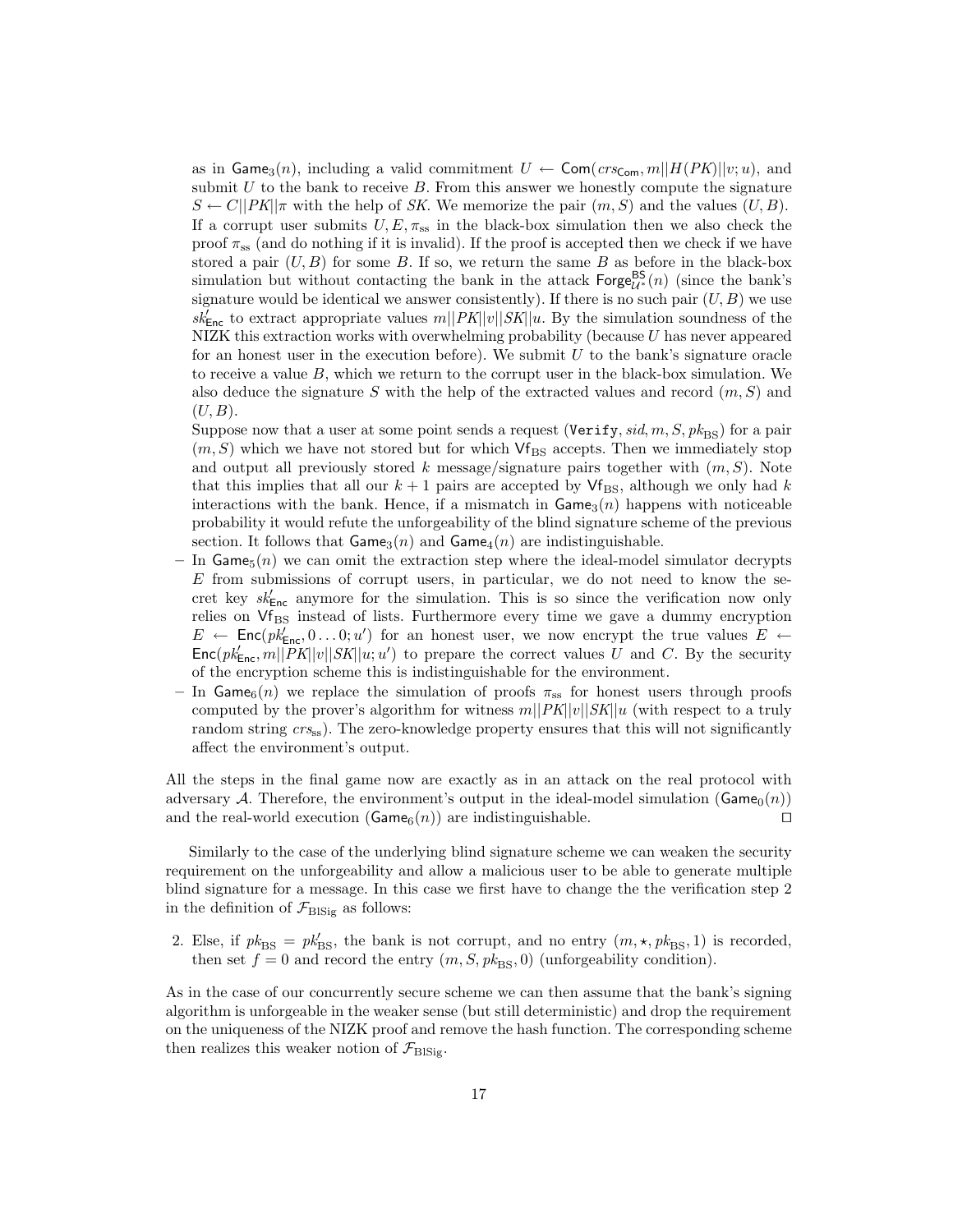Moreover, we can also extend the functionality  $\mathcal{F}_{\text{BISig}}$  to handle partially blind signatures. For this we let the user provide some public information info together with the message m for signature requests (Sign, sid, m,  $pk_{\text{BS}}$ ). This information is then forwarded to the adversary and to the bank by the functionality, and we include this information info as part of the maintained records. We can realize this functionality by starting with the partially blind version of our concurrently-secure blind signature scheme and adding the encryption and the simulation-sound proof as before.

# Acknowledgment

We thank the anonymous reviewers for comprehensive comments.

# References

| [Abe01]  | Masayuki Abe. A Secure Three-Move Blind Signature Scheme for Polynomially Many<br><i>Signatures.</i> Advances in Cryptology — Eurocrypt 2001, Volume 2045 of Lecture Notes |
|----------|----------------------------------------------------------------------------------------------------------------------------------------------------------------------------|
|          | in Computer Science, pages 136–151. Springer-Verlag, 2001.                                                                                                                 |
| [AF96]   | Masayuki Abe and Eiichiro Fujisaki. How to Date Blind Signatures. Advances in Cryptol-                                                                                     |
|          | ogy — Asiacrypt'96, Volume 1163 of Lecture Notes in Computer Science, pages 244–251.                                                                                       |
|          | Springer-Verlag, 1996.                                                                                                                                                     |
| [BDMP91] | Manuel Blum, Alfredo De Santis, Silvio Micali, and Giuseppe Persiano. Noninteractive                                                                                       |
|          | Zero-Knowledge. SIAM Journal on Computing, 20(6):1084-1118, 1991.                                                                                                          |
| [BNPS03] | Mihir Bellare, Chanathip Namprempre, David Pointcheval, and Michael Semanko.                                                                                               |
|          | The One-More-RSA-Inversion Problems and the Security of Chaum's Blind Signature                                                                                            |
|          | <i>Scheme. Journal of Cryptology</i> , $16(3):185-215$ , 2003.                                                                                                             |
| [Bo103]  | Alexandra Boldyreva. Efficient Threshold Signatures, Multisignatures and Blind Signa-                                                                                      |
|          | tures Based on the Gap-Diffie-Hellman-Group Signature Scheme. Public-Key Cryptog-                                                                                          |
|          | raphy (PKC) 2003, Volume 2567 of Lecture Notes in Computer Science, pages 31-46.                                                                                           |
|          | Springer-Verlag, 2003.                                                                                                                                                     |
| [Can01]  | Ran Canetti. Universally Composable Security: A new Paradigm for Cryptographic                                                                                             |
|          | Proceedings of the Annual Symposium on Foundations of Computer<br>Protocols.                                                                                               |
|          | Science (FOCS) 2001. IEEE Computer Society Press, for an updated version see                                                                                               |
|          | eprint.iacr.org, $2001$ .                                                                                                                                                  |
| [Can04]  | Ran Canetti. On Universally Composable Notions of Security for Signature, Certification                                                                                    |
|          | and Authentication. Proceedings of Computer Security Foundations Workshop (CSFW)                                                                                           |
|          | 2004. IEEE Computer Society Press, for an updated version see eprint.iacr.org, 2004.                                                                                       |
| [CF01]   | Ran Canetti and Marc Fischlin. Universally Composable Commitments. Advances in                                                                                             |
|          | Cryptology — Crypto 2001, Volume 2139 of Lecture Notes in Computer Science, pages                                                                                          |
|          | 19–40. Springer-Verlag, 2001.                                                                                                                                              |
| [Cha83]  | David Chaum. Blind Signatures for Untraceable Payments. Advances in Cryptology —                                                                                           |
|          | Crypto'82, pages 199–203. Plemum, New York, 1983.                                                                                                                          |
| [CKW04]  | Jan Camenisch, Maciej Koprowski, and Bogdan Warinschi. Efficient Blind Signatures                                                                                          |
|          | Without Random Oracles. Security in Communication Networks, Volume 3352 of Lecture                                                                                         |
|          | Notes in Computer Science, pages 134–148. Springer-Verlag, 2004.                                                                                                           |
| [CLOS02] | Ran Canetti, Yehuda Lindell, Rafail Ostrovsky, and Amit Sahai. Universally Composable                                                                                      |
|          | <i>Two-Party and Multi-Party Secure Computation.</i> Proceedings of the Annual Symposium                                                                                   |
|          | on the Theory of Computing (STOC) 2002, pages 494-503. ACM Press, 2002.                                                                                                    |
| [Dam93]  | Ivan Damgard. Non-Interactive Circuit Based Proofs and Non-Interactive Perfect Zero-                                                                                       |
|          | knowledge with Proprocessing. Advances in Cryptology — Eurocrypt'92, Volume 658 of                                                                                         |
|          | Lecture Notes in Computer Science, pages 341–355. Springer-Verlag, 1993.                                                                                                   |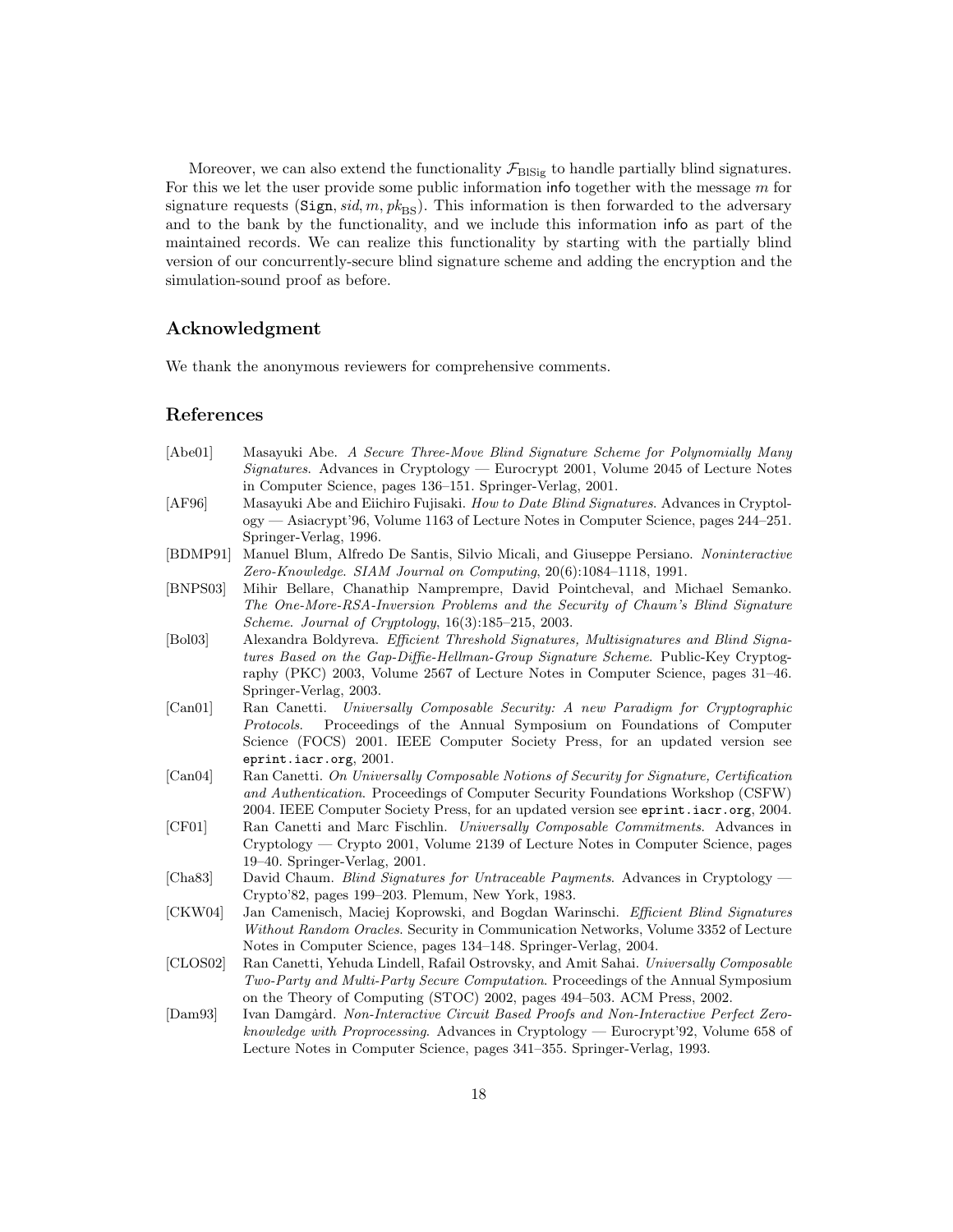| [DDO <sup>+</sup> 01] Alfredo De Santis, Giovanni Di Crescenzo, Rafail Ostrovsky, Giuseppe Persiano, and |
|----------------------------------------------------------------------------------------------------------|
| Amit Sahai. Robust Non-interactive Zero Knowledge. Advances in Cryptology — Crypto                       |
| 2001, Volume 2139 of Lecture Notes in Computer Science, pages 566–598. Springer-                         |
| Verlag, 2001.                                                                                            |

- [DG03] Ivan Damgård and Jens Groth. Non-interactive and Reusable Non-Malleable Commitment Schemes. Proceedings of the Annual Symposium on the Theory of Computing (STOC) 2003, pages 426–437. ACM Press, 2003.
- [DIO98] Giovanni Di Crescenzo, Yuval Ishai, and Rafail Ostrovsky. Non-interactive and Non-Malleable Commitment. Proceedings of the Annual Symposium on the Theory of Computing (STOC) 1998, pages 141–150. ACM Press, 1998.
- [DMP88] Alfredo De Santis, Silvio Micali, and Giuseppe Persiano. Non-Interactive Zero-Knowledge with Preprocessing. Advances in Cryptology — Crypto'88, Volume 403 of Lecture Notes in Computer Science, pages 269–282. Springer-Verlag, 1988.
- [DP92] Alfredo De Santis and Giuseppe Persiano. Zero-Knowledge Proofs of Knowledge Without Interaction. Proceedings of the Annual Symposium on Foundations of Computer Science (FOCS)'92, pages 427–436. IEEE Computer Society Press, 1992.
- [FLS99] Uriel Feige, Dror Lapidot, and Adi Shamir. Multiple NonInteractive Zero Knowledge Proofs Under General Assumption. SIAM Journal on Computing, 29(1):1–28, 1999.
- [Gol04] Oded Goldreich. The Foundations of Cryptography, Volume 2. Cambridge University Press, 2004.
- [JLO97] Ari Juels, Michael Luby, and Rafail Ostrovsky. Security of Blind Digital Signatures. Advances in Cryptology — Crypto'97, Volume 1294 of Lecture Notes in Computer Science, pages 150–164. Springer-Verlag, 1997.
- [KZ05] Aggelos Kiayias and Hong-Sheng Zhou. Two-Round Concurrent Blind Signatures without Random Oracles. Number 2005/435 in Cryptology eprint archive. eprint.iacr.org, 2005.
- [Lin03] Yehuda Lindell. Bounded-Concurrent Secure Two-Party Computation Without Setup Assumptions. Proceedings of the Annual Symposium on the Theory of Computing (STOC) 2003, pages 683–692. ACM Press, 2003.
- [Lin04] Yehuda Lindell. Lower Bounds for Concurrent Self Composition. Theory of Cryptography Conference (TCC) 2004, Volume 2951 of Lecture Notes in Computer Science, pages 203–222. Springer-Verlag, 2004.
- [LMS05] Matt Lepinski, Silvio Micali, and Abhi Shelat. Fair Zero-Knowledge. Theory of Cryptography Conference (TCC) 2005, Volume 3378 of Lecture Notes in Computer Science, pages 245–263. Springer-Verlag, 2005.
- [NY89] Moni Naor and Moti Yung. Universal One-Way Hash Functions and Their Cryptographic Applications. Proceedings of the Annual Symposium on the Theory of Computing (STOC) 1989, pages 33–43. ACM Press, 1989.
- [Oka06] Tatsuaki Okamoto. Efficient Blind and Partially Blind Signatures Without Random Oracles. Theory of Cryptography Conference (TCC) 2006, Volume 3876 of Lecture Notes in Computer Science, pages 80–99. Springer-Verlag, 2006.
- [Poi98] David Pointcheval. Strengthened Security for Blind Signatures. Advances in Cryptology — Eurocrypt'98, Volume 1403 of Lecture Notes in Computer Science, pages 391–405. Springer-Verlag, 1998.
- [PS00] David Pointcheval and Jacques Stern. Security Arguments for Digital Signatures and Blind Signatures. Journal of Cryptology, 13(3):361–396, 2000.
- [Rom90] John Rompel. One-Way Functions are Necessary and Sufficient for Secure Signatures. Proceedings of the Annual Symposium on the Theory of Computing (STOC) 1999, pages 387–394. ACM Press, 1990.
- [Sah99] Amit Sahai. Non-Malleable Non-Interactive Zero Knowledge and Adaptive Chosen-Ciphertext Security. Proceedings of the Annual Symposium on Foundations of Computer Science (FOCS) 1999. IEEE Computer Society Press, 1999.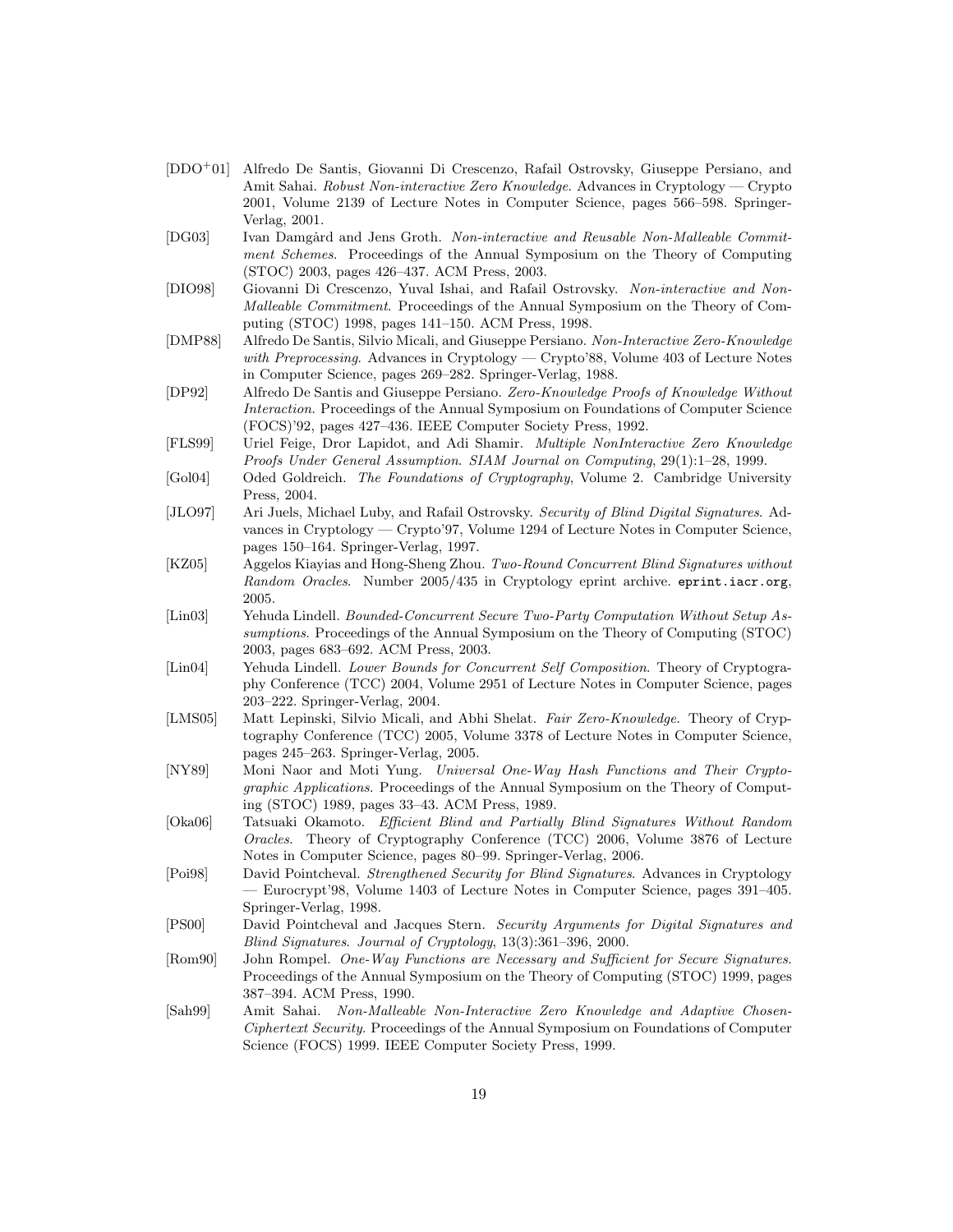## A Single-Theorem Unique NIZK Proofs for CircuitSAT

In this section we first recall the definition of unique zero-knowledge from [LMS05] and adapt it to the single-theorem case. We then present our construction of single-theorem unique zeroknowledge proofs. For this we first give the precise definition of such proofs, then describe the construction idea and tools, and finally present the construction and its security.

#### A.1 Definition

In the definition below we follow the classical approach of non-interactive zero-knowledge proofs where a public string crs is available to all parties. Here we use the more general definition of an algorithm  $\mathcal{C}(1^n)$  generating this string crs, which is either called the common random string (if crs is a uniformly distributed bit string of polynomial length in n) or the common reference string (if the string has an arbitrary distribution).

Single-theorem UNIZK proofs obey first of all the two basic properties completeness (the verifier  $\mathcal V$  accepts all honestly generated proofs of the prover  $\mathcal P$ ) and soundness (no malicious prover can make the verifier accepts proofs for invalid statements). In addition, the proof should be multiple zero-knowledge, i.e., the following two cases are indistinguishable: In the first case each invocation of the prover starts  $P$  in mode key to generate a public key  $PK_i$ , together with a secret key  $SK_i$ , and then  $P$  learns the valid theorem  $x_i$  and the witness  $w_i$ and generates the proof  $\pi_i$  from  $x_i, w_i$  and  $SK_i$  in mode prove. In the other case a simulator  $Z$  (which is also allowed to generated crs instead of C) like the prover first generates  $PK_i$ and  $SK_i$  in mode key but then only gets to see  $x_i$  (but not the witness) and is supposed to output a proof  $\pi_i$  in mode prove. In both cases the parties can be invoked an unbounded, but polynomially number of times.

Uniqueness now says that for each  $PK$ , even if maliciously chosen, for any x there exist one and only one proof  $\pi$  for each witness w. This should hold with overwhelming probability over the choice of  $crs \leftarrow \mathcal{C}(1^n)$ . Following [LMS05] we define uniqueness by a bijection between witnesses and valid proofs (if any).

For the sUNIZK proofs we parameterize the underlying  $\mathcal{NP}$  relation R by the common reference string crs and the public key PK. These parameters are both themselves determined according to a complexity parameter n, and for such parameters  $R_{crs,PK}$  takes as inputs  $x \in \{0,1\}^{\chi(n)}$  and  $w \in \{0,1\}^{\omega(n)}$ , where x, w may depend on crs, PK. Let  $W_{crs,PK}(x)$  =  $\{w \in \{0,1\}^{\omega(n)} \mid R_{crs,PK}(x,w) = 1\}$  denote the set of witnesses to x with respect to crs and PK, and by  $L_R(crs, PK) = \left\{ x \in \{0, 1\}^{\chi(n)} \mid W_{crs, PK}(x) \neq \emptyset \right\}$  the inputs in the language (for parameters crs, PK).

Definition 4 (Single-Theorem Unique Zero-Knowledge). A single-theorem unique noninteractive zero-knowledge (sUNIZK) proof system for an efficient relation R in the common reference string model is a tuple  $(C, \mathcal{P}, \mathcal{V})$  of efficient algorithms such that the following holds.

- **Completeness.** For any parameter  $n \in \mathbb{N}$ , any  $crs \leftarrow \mathcal{C}(1^n)$ , any  $(PK, SK) \leftarrow \mathcal{P}(key, crs)$ , any  $(x, w) \in R_{crs, PK}$  and any  $\pi \leftarrow \mathcal{P}(\text{prove,} crs, x, w, SK)$  we have  $\mathcal{V}(crs, x, PK, \pi) = 1$ .
- **Soundness.** For any efficient algorithm  $\mathcal{P}^*$  the following holds. Let  $\mathit{crs} \leftarrow \mathcal{C}(1^n)$  and let  $(PK, x, \pi) \leftarrow \mathcal{P}^*(\text{crs})$ . Then the probability of  $\mathcal{V}(\text{crs}, x, PK, \pi) = 1$  despite  $x \notin L_R(\text{crs}, PK)$ is negligible (as a function of n).
- **Zero-Knowledge.** There exists a probabilistic polynomial-time algorithm  $Z$  such that for all probabilistic polynomial-time algorithms  $\mathcal D$  the following random variable (as functions of n) are computationally indistinguishable: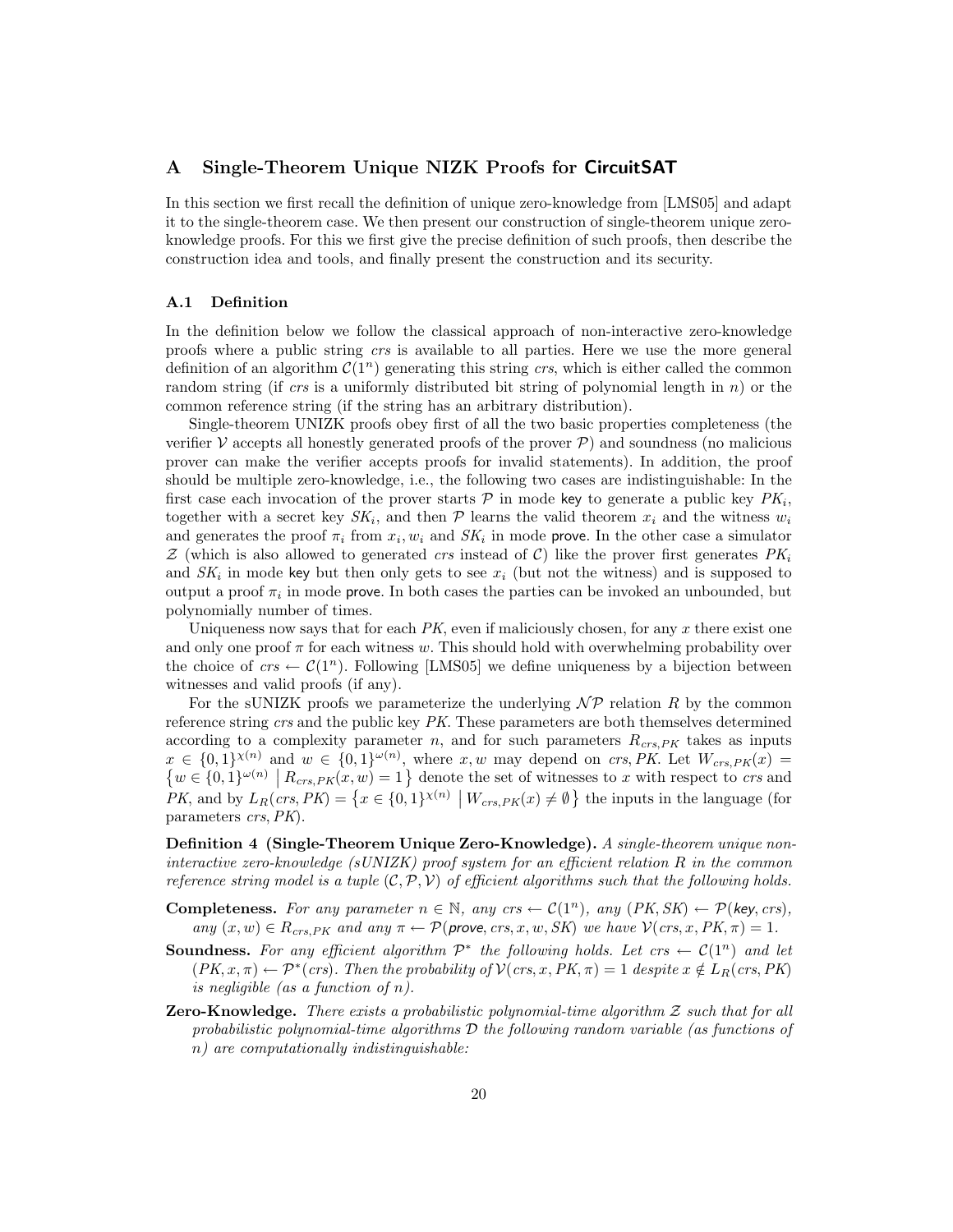- Let crs ←  $C(1^n)$ ,  $(PK_1, SK_1)$  ←  $P(key, crs)$  and output  $d \leftarrow \mathcal{D}^{\mathcal{O}}(crs, PK_1)$ , where (stateful) oracle O for the i-th call  $(x_i, w_i)$  first computes a genuine proof  $\pi_i \leftarrow$  $\mathcal{P}(\text{prove}, \text{crs}, x_i, w_i, SK_i)$  if  $(x_i, w_i) \in R_{crs, PK_i}$  and sets  $\pi_i \leftarrow \bot$  else, and also computes  $(PK_{i+1}, SK_{i+1}) \leftarrow \mathcal{P}(\text{key}, \text{crs})$ , and the oracle returns  $(\pi_i, PK_{i+1})$ .
- $-Iet(crs,\sigma) \leftarrow \mathcal{Z}(crs,1^n), (PK_1, SK_1) \leftarrow \mathcal{Z}(key,\sigma)$  and output  $d \leftarrow \mathcal{D}^{\mathcal{O}}(crs, PK_1),$ where (stateful) oracle O for the i-th call  $(x_i, w_i)$  computes a simulated proof  $\pi_i \leftarrow$  $\mathcal{Z}(prove, \sigma, x_i, w_i, SK_i)$  if  $(x_i, w_i) \in R_{crs, PK}$  and sets  $\pi_i \leftarrow \bot$  else, and also computes  $(PK_{i+1}, SK_{i+1}) \leftarrow \mathcal{Z}(key, \sigma)$ , and the oracle returns  $(\pi_i, PK_{i+1})$ .
- Uniqueness. With overwhelming probability over the choice of crs  $\leftarrow \mathcal{C}(1^n)$ , for any PK and any x, if the set  $\Pi_{crs,PK}(x) = {\pi \mid \mathcal{V}(crs, x, PK, \pi) = 1}$  of accepted proofs in not empty, then there exists a bijection  $\tau_{crs,PK,x}$  between the set  $\Pi_{crs,PK}(x)$  and the set  $W_{crs,PK}(x)$  $\{w \mid (x, w) \in R_{crs, PK}\}\$  of witnesses.

If, in addition,  $\mathcal{C}(1^n)$  generates uniformly distributed bit strings then the proof is said to be in the common random string model. If the proof system is for an  $\mathcal{NP}$ -complete relation R then we say that the proof system is for  $\mathcal{NP}$ . If we drop the requirement for uniqueness then we simply speak of a (regular) non-interactive zero-knowledge proof system.

Below we present a scheme which is zero-knowledge for a single proof, i.e., where the zero-knowledge property holds with respect to distinguisher  $D$  querying oracle  $O$  only once. By a well-known technique due to Feige et al. [FLS99] we can turn such proof into a multiple zero-knowledge system assuming the existence of one-way functions. It is not hard to see that this transformation preserves uniqueness (as we will discuss briefly at the end). Since the technique already applies if the starting protocol is witness-indistinguishable instead of zero-knowledge, i.e.,

Witness Indistinguishability. For any efficient algorithm  $\mathcal D$  the following holds. Let  $\mathit{crs} \leftarrow$  $\mathcal{C}(1^n), (PK, SK) \leftarrow \mathcal{P}(\text{key}, crs), (x, w_0, w_1, \delta) \leftarrow \mathcal{D}(crs, PK)$  such that  $w_0, w_1 \in W_{crs, PK}(x)$ ,  $b \leftarrow \{0, 1\}, \pi \leftarrow \mathcal{P}(\text{prove}, \text{crs}, x, w_b, SK), \text{and } d \leftarrow \mathcal{D}(\delta, \pi)$ . Then the probability that  $d = b$ is negligibly close to 1/2.

it suffices to prove our protocol to be a single-theorem unique witness-indistinguishable noninteractive proof system.

## A.2 Construction Idea

Our solution is influenced by the construction in [BDMP91] and [LMS05], yet relies on two important differences:

The first difference is to use Damgard's construction [Dam93] based on CircuitSAT instead of relying on the 3SAT protocol of [BDMP91,LMS05]. The CircuitSAT problem is to decide whether a circuit C is satisfiable or not. Switching to this problem gains us an important advantage, based on the  $\mathcal{NP}$  hardness proof of this problem. Let M be a Turing machine of an  $\mathcal{NP}$  language L which on input  $(x, w)$  verifies that w is a valid witness for x. Then the Karp reduction from  $L_R$  to CircuitSAT transforms M into a circuit  $C_x$  with x hardwired into the circuit's description. The circuit  $C_x$  itself is basically a description of M's program, mapping inputs w to M's decision  $M(x, w) \in \{0, 1\}$ . Instead of fixing x with  $C_x$  we now contemplate x to be part of the input, and consider circuit  $C_n$  (for some bounded input length n) which takes  $(x, w)$  as input and computes  $M(x, w)$ . In particular,  $C_n$  now depends only on the language  $L_R$  but not the actual statement. This enables us to build a "scrambled" circuit computation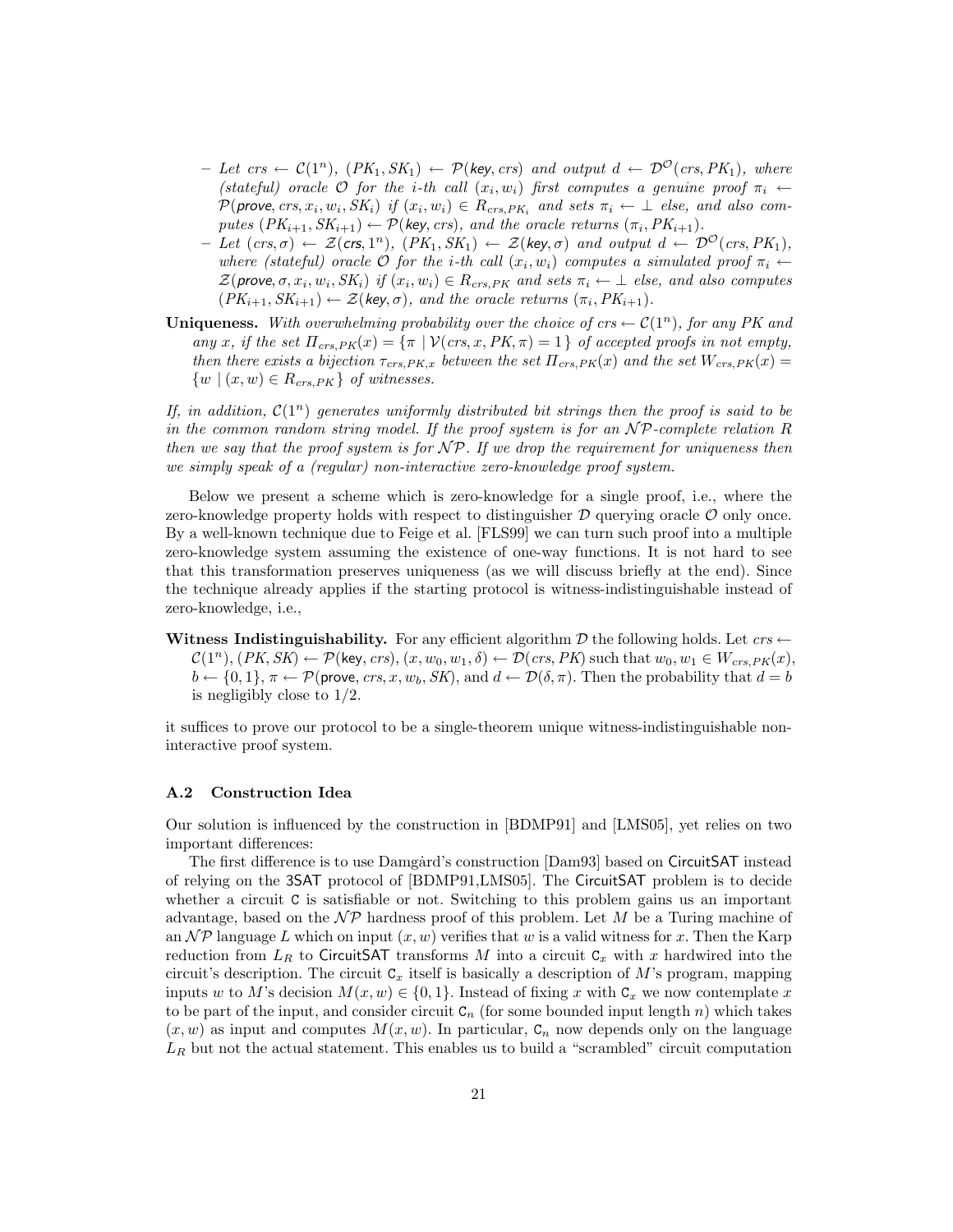as in [Dam93] before x is actually known. A similar idea has been applied in the case of 3SAT in [DMP88].

The second important difference, allowing us to base our protocol on general assumptions instead of quadratic residuosity as in [BDMP91,Dam93,LMS05], is to use an equivocal commitment scheme under general assumptions. Such an equivocal commitment scheme is binding for any (possibly malicious) prover, but allows a simulator to open the commitment in any arbitrary way. This idea is implicit in [BDMP91,Dam93,LMS05] where the prover is given a quadratic non-residue y and commits to a bit b by  $r^2y^b \mod N$  for random r. If the zero-knowledge simulator chooses  $y$  as a square instead then such a commitment can be opened correctly for any value  $b \in \{0, 1\}.$ 

The same functionality as in the quadratic residuosity construction can be achieved with the equivocal commitment scheme of Di Crescenzo et al. [DIO98]. There, a random string t of length 3n is put in the common random string and the committer chooses a random  $r \leftarrow$  $\{0,1\}^n$  and computes  $G(r)$  for  $b=0$  and  $G(r) \oplus t$  for  $b=1$ , where  $G: \{0,1\}^n \to \{0,1\}^{3n}$  is a one-way function based pseudorandom generator. The simulator simply sets  $t = G(r_0) \oplus G(r_1)$ and commits by  $G(r_0)$  such that it can be opened with any value b by disclosing  $r_b$ . Instead of using a one-way function based generator as in the original scheme here we use one-way permutation based pseudorandom generator, enforcing a unique random string such that a commitment can be opened correctly (as in the quadratic residuosity construction).

Definition 5 (Equivocal Bit Commitment Scheme). A (non-interactive) equivocal bit commitment scheme with unique openings in the common reference string model is a pair  $(C, Com)$  of efficient algorithms such that

Unique Opening. With overwhelming probability over the choice of crs  $\leftarrow \mathcal{C}(1^n)$  there do not exist  $(b_0, r_0) \neq (b_1, r_1) \in \{0, 1\} \times \{0, 1\}^n$  with  $\mathsf{Com}(crs, b_0; r_0) = \mathsf{Com}(crs, b_1; r_1)$ .

- Secrecy. For any efficient distribution B on bits the following random variables are computationally indistinguishable:
	- $-Iet\ crs \leftarrow C_{\text{Com}}(1^n),\ b \leftarrow \mathcal{B}(crs_{\text{Com}}),\ r \leftarrow \{0,1\}^n\ and\ C \leftarrow \text{Com}(crs,b;r).$  Output  $(crs, b, C)$ .
	- $-$  Let crs ←  $\mathcal{C}_{\text{Com}}(1^n)$ ,  $b \leftarrow \mathcal{B}(crs_{\text{Com}})$ ,  $r \leftarrow \{0,1\}^n$  and  $C \leftarrow \text{Com}(crs, 1 b; r)$ . Output  $(crs, b, C)$ .

**Equivocality.** There exists an efficient algorithm  $\mathcal{EQ}$  such that for any efficient distribution B on bits the following random variables are computationally indistinguishable:

- $-Iet\ crs \leftarrow \mathcal{C}_{\mathsf{Com}}(1^n),\ b\leftarrow \mathcal{B}(crs),\ r\leftarrow \{0,1\}^n\ and\ C\leftarrow \mathsf{Com}(crs,b;r).$  Output  $(crs, C, b, r).$
- $-$  Let  $(crs, C, r_0, r_1) \leftarrow \mathcal{EQ}(1^n)$  and  $b \leftarrow \mathcal{B}(crs_{\text{Com}})$ . Output  $(crs, C, b, r_b)$ .

As sketched before such equivocal commitments can be built from one-way permutations (although each commitment requires a separate part of the common random string):

Lemma 1 ([DIO98]). Non-interactive equivocal bit commitments with unique openings in the common random string model exist if one-way permutations exist.

#### A.3 Construction of Unique Zero-Knowledge System

Our construction follows the one by Damgard  $[Dam93]$  closely. Yet some slight changes are necessary, due to the fact that we do not use the homomorphic quadratic residuosity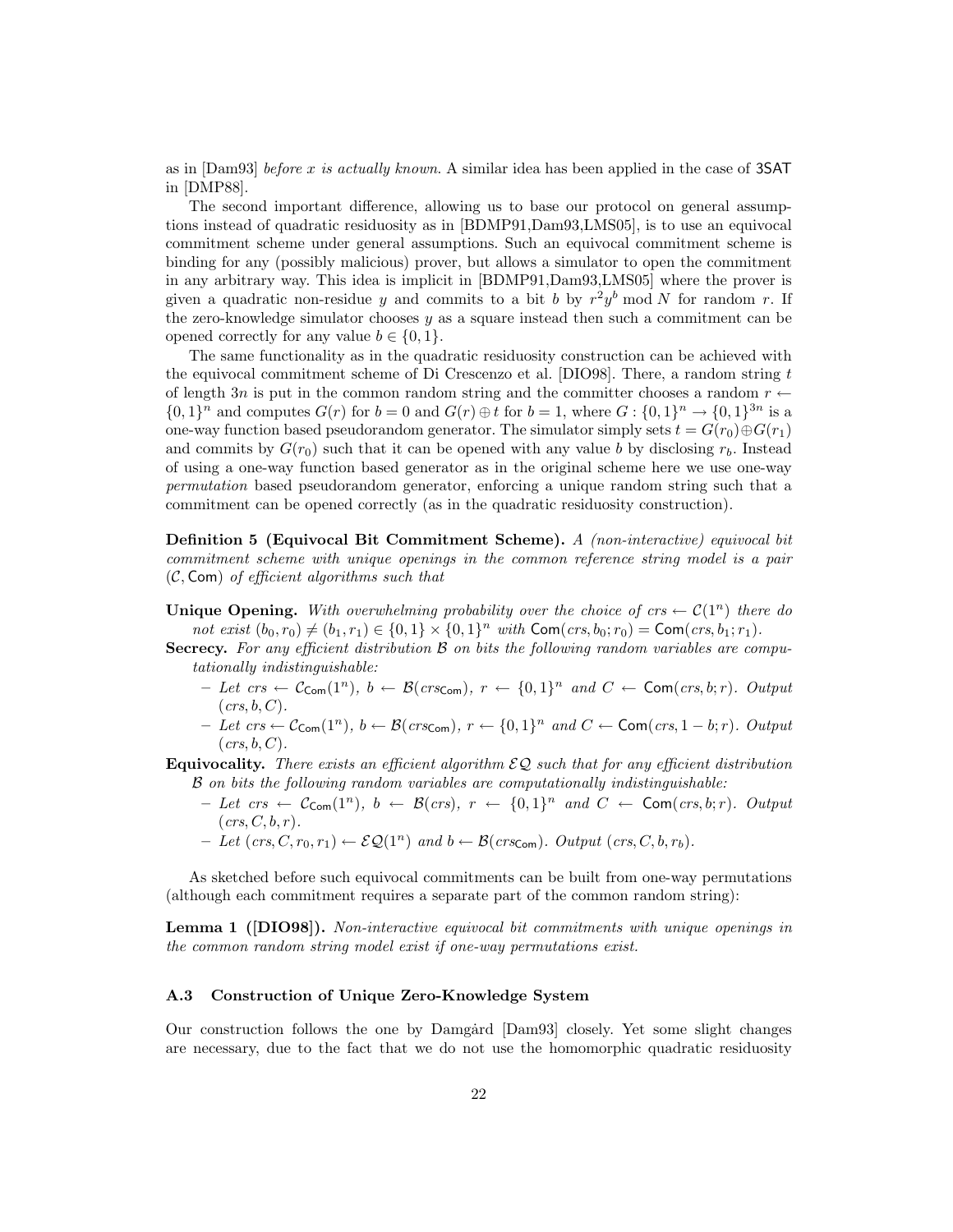

**Figure 4.** Given circuit  $C_n : \{0,1\}^3 \to \{0,1\}$  (top), example construction of "scrambled" circuit with some pointers omitted for sake of readability (lower left corner), and proof through decommitments (dark color) for  $x_1 = 0$ ,  $x_2 = 1$  and  $w_1 = 1$  (lower right corner).

encryption scheme. As explained above, we only consider the construction of a witnessindistinguishable proof; zero-knowledge follows from the [FLS99] transformation. We write  $\text{sUNIZK}_{\text{c}}$  for the following proof system.

We assume wlog. that the circuit  $C_n : \{0,1\}^{\chi(n)} \times \{0,1\}^{\omega(n)} \to \{0,1\}$  consists of binary NAND gates only (any other complete gate works as well, NAND gates are chosen here for sake of concreteness). We also suppose that each of the  $G$  gates, among which are  $I$  input gates, is enumerated in some fixed order and that no constant gates exists (these can be easily replaced by using appropriate NAND gates for an input bit). We also assume that there is some fixed order in which the circuit is computed, once the input gates are assigned values.

We remark that the construction below is certainly not optimized; this is in order to simplify the description. A toy example for a circuit  $C_n : \{0,1\}^2 \times \{0,1\} \to \{0,1\}$  is given in Figure 4, with two bits  $x_1x_2$  for the public input and a single witness bit  $w_1$ . The reader is invited to consult this example in support of the description below.

Generating the Common Random String. The common random string generator  $\mathcal{C}(1^n)$  consists of two parts. First it runs the generator  $\mathcal{C}_{\text{Com}}(1^n)$  of the equivocal commitment scheme  $12G + 8G^2 + 6I$  times to generate strings  $crs_{\text{com},i} \leftarrow \mathcal{C}_{\text{com}}(1^n)$ . These strings will be divided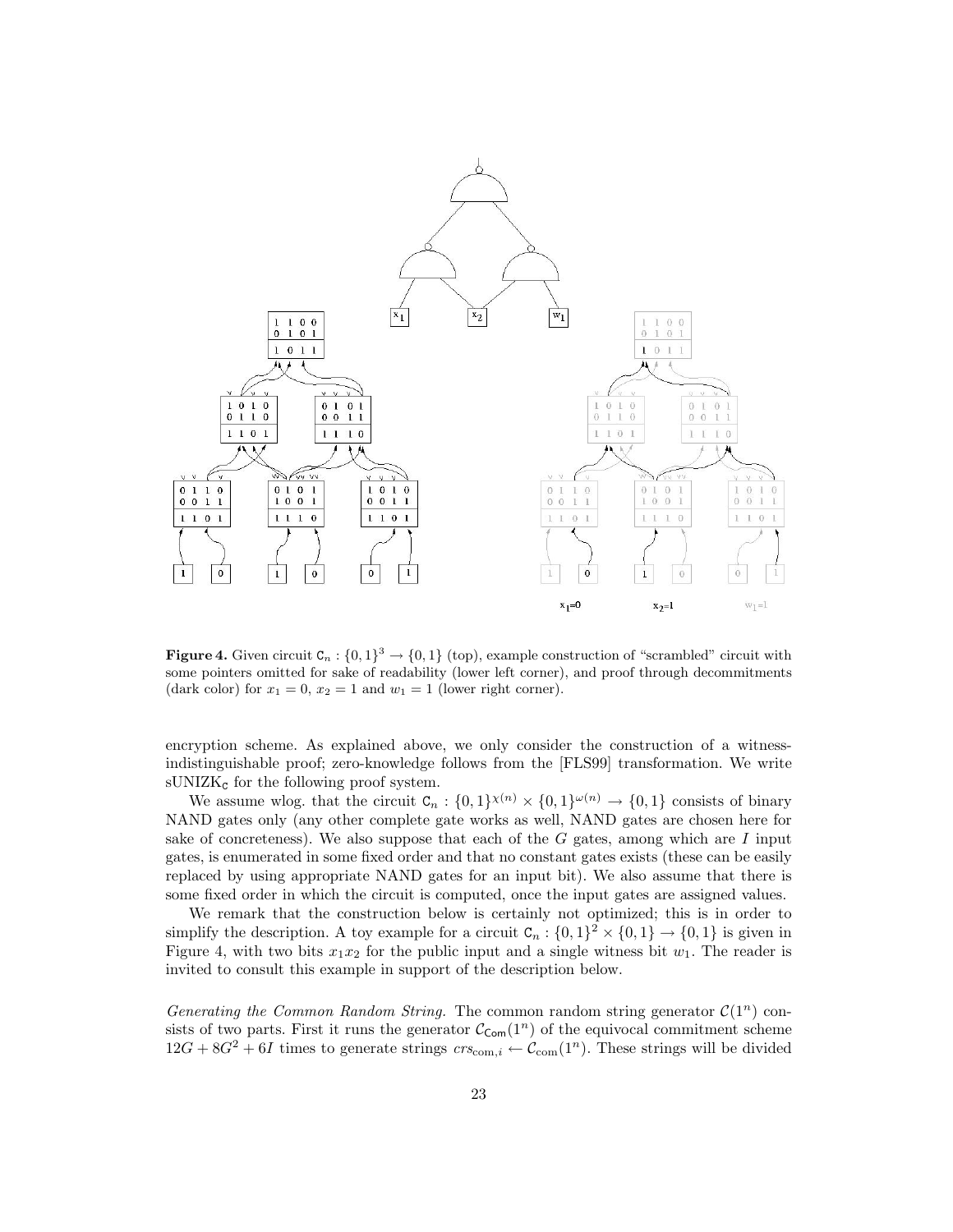by assigning  $12 + 8G$  strings to each of the G gates and 6 additional strings to each of the I input gates. The subdivisions for each gate will become clear below. When saying that the prover commits to a bit it is understood that the prover uses the corresponding string in  $crs_{\text{com},i}.$ 

The second part of the common random string consists of a random string  $crs<sub>c</sub>$  generated for a (possibly ambiguous) non-interactive zero-knowledge proof system  $(\mathcal{C}_{\mathcal{C}},\mathcal{P}_{\mathcal{C}},\mathcal{V}_{\mathcal{C}})$  to prove correctness of the scrambled circuit (see below). The combined output equals  $\mathit{crs} =$  $(crs<sub>com</sub>, crs<sub>C</sub>)$ .

Preparing Keys. To prepare the public key PK the prover first does the following.

– For each NAND gate i the prover first prepares a  $4 \times 3$  truth table  $tt_i$  describing the input/output behavior of a NAND gate, where each input combination 00, 01, 10 and 11 appears in random order. He commits to all bits  $\mathbf{t}$ <sub>i</sub> $[a, b]$  for  $a \in \{0, 1, 2, 3\}$  and  $b \in \{0, 1, 2\}$ individually. We denote by  $Com({ttt}_i)$  the committed table. An example might look like this:

|             | モモ  |  | $Com({\tt tt}_i)$                                          |
|-------------|-----|--|------------------------------------------------------------|
| left input  |     |  | $\mathsf{Com}(0)$ Com $(1)$ Com $(1)$ Com $(0)$            |
| right input | - 0 |  | $\vert$ Com $(0)$ Com $(0)$ Com $(1)$ Com $(1)$            |
| output      |     |  | $\overline{\textsf{Com}(1)}$ Com $(1)$ Com $(0)$ Com $(1)$ |

- Next, the prover "connects" the two input gates of each gate to the output. That is, if gate i computes the NAND of (left) gate j and (right) gate  $k$  then the prover prepares for each output bit  $\mathsf{tt}_j[a, 2]$  in the truth table of the left gate j two distinct pointers  $\mathsf{pp}_j[i, 0, b]$ for  $b \in \{0,1\}$  (the 0-entry indicates that this is a pointer for a left input).<sup>3</sup> This pointer points to the column numbers in  $tt_i$  matching the input bit of the first row in gate i. That is, the output bit  $tt_j[a, 2]$  of gate j equals the input bit  $tt_i[pp_j[i, 0, 0], 0]$  of gate i and and also  $\mathbf{tt}_j[a, 2] = \mathbf{tt}_i[p_{p_j}[i, 0, 1], 0]$  (see lower left part of Figure 4). The distinct pointers values are arranged in random order and committed to (since the pointer can be described by a number between 0 and 3 one can commit to this pointer bitwise with two bits). The same is also done for the right input gate where we connect according to the second row of gate i and where we use "right" pointers  $pp_k[i, 1, b]$ . Since each gate may be connected to other gates as a left or right input (possibly even for the same gate), for each gate j we obtain a  $G \times 2 \times 2$  matrix  $pp_j$  of pointers with values from  $\{0, 1, 2, 3\}$ . We denote by  $pp_j$  this set of pointers of gate j and by  $\textsf{Com}(pp_j)$  the commitments.
- It remains to specify how to connect the input gates of the circuit. For an input gate  $i$ the prover has already prepared a (committed) truth table  $Com(t_{i})$ . Then the prover commits to both input possibilities  $vv_i(b) = b \oplus \S_i$  for a random bit  $\S_i$  and associates to each of these two commitments a random pointer  $pp_i(b)$  such that the pointer links the possible input value to the corresponding output value in  $tt_i$ .
- Each unspecified matrix entries are set to 0 and committed to.

The public key  $PK$  of the prover now consists of all the commitments of the "scrambled" circuit  $Com(C_n)$ , plus a non-interactive zero-knowledge proof by  $\mathcal{P}_c$  (with respect to part  $crsc$ ) that the circuit is formed correctly. Specifically, this means that each truth table describes a NAND gate, that the pointers are connected correctly, and that for each input gate both input possibilities 0 and 1 are connected correctly to the truth table. We denote this proof by  $\pi_c$ . The prover's secret key SK contains all the decommitments to  $Com(C_n)$ , while  $PK = (Com(C_n), \pi_c)$ .

<sup>&</sup>lt;sup>3</sup> This distinction between left and right pointers is necessary for the case that one gate serves as both inputs to another gate.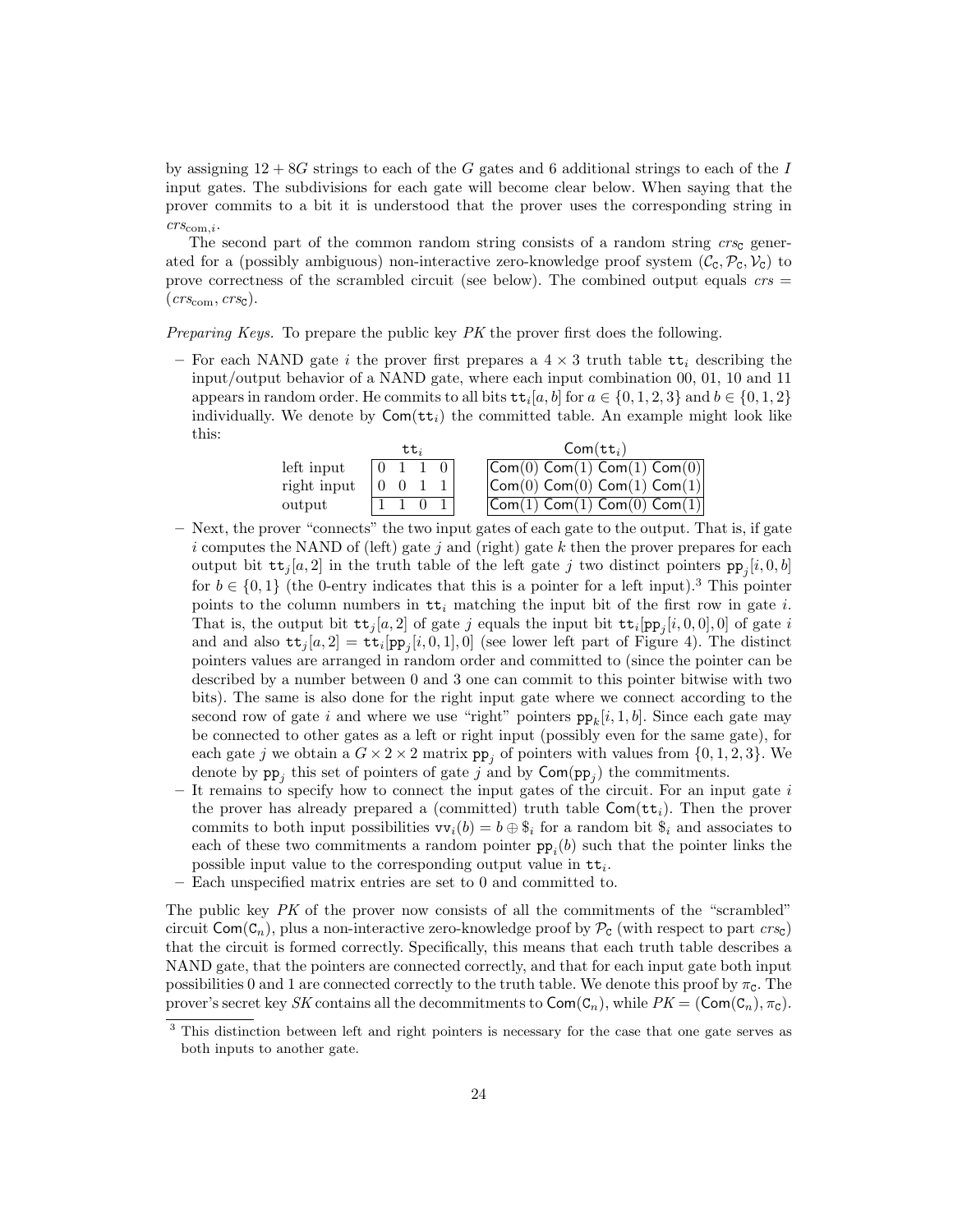*Proving Statements.* To prove a statement  $x = x_1 x_2 ... x_{\chi(n)} \in \{0,1\}^{\chi(n)}$  for witness  $w =$  $w_1w_2 \ldots w_{\omega(n)} \in \{0,1\}^{\omega(n)}$  the prover first decommits to the input values in the x-part of the input gate *i* of circuit  $C_n$ , i.e., to  $vv_i(b) = x_j$  and to the corresponding pointer  $pp_i(b)$ . The prover also reveals the decommitments of the pointers  $pp_i(b)$  of the witness bit  $w_j$  (but not the actual values  $vv_i(b) = w_i$ ). We say that the corresponding gates have been evaluated to  $\mathtt{tt}_i[\mathtt{pp}_i[b],2].$ 

Then, the prover goes through the computation in the prescribed order such that only evaluated gates serve as inputs to other gates. For each NAND gate  $i$  with inputs from left gate j and right gate k (possibly  $j = k$ ) the prover decommits to a pointer pair  $pp_j[i, 0, a]$ ,  $\text{pp}_k[i, 1, a']$  for the input gates  $j, k$  such that

- gate j has been evaluated to  $tt_j[a, 2]$  before, i.e., the pointer  $pp_j[i, 0, a]$  is in the same column as the value of the gate  $j$ , and
- gate k has been evaluated to  $\mathsf{tt}_k[a', 2]$  before, i.e., the pointer  $\mathsf{pp}_k[i, 1, a']$  is in the same column as the value of the gate  $k$ , and
- $-$  pp<sub>j</sub>[i, 0, a] = pp<sub>k</sub>[i, 1, a'], i.e., both pointers point to the same column in the truth table of the output gate i.

Finally, the prover opens the commitment of the output gate i for the value  $\mathsf{tt}_i[a, 2]$  it has been evaluated to. The proof  $\pi$  consists of all decommitments of the pointers, the decommitments of the x-input part and of the output gate (see lower right corner in Figure 4).

Verifying Proofs. To verify a proof  $\pi$  for statement x with respect to  $crs = (crs_{com}, crs_{c})$  and public key  $PK = (Com(C_n), \pi_c)$ , the verifier checks with  $V_c$  that  $\pi_c$  is correct with respect to  $crsc$ , that the decommitment to the circuit's output bit is a valid decommitment to 1, and that all pointers have been opened correctly, i.e., that each outgoing pointer is in the same column as both incoming pointers. If all tests succeed then  $V$  returns 1.

**Lemma 2.** Let  $(\mathcal{C}_{\text{com}}, \text{Com})$  be a non-interactive equivocal bit commitment scheme with unique openings in the common random string model, let  $(C_c, \mathcal{P}_c, \mathcal{V}_c)$  be a regular NIZK proofs system for  $\mathcal{NP}$ , and let  $\mathcal{C} = (\mathcal{C}_n)_{n \in \mathbb{N}}$  be a sequence of circuits  $\mathcal{C}_n : \{0,1\}^{\chi(n)} \times \{0,1\}^{\omega(n)} \to \{0,1\}.$ Then the scheme  $\text{SUNIZK}_c$  is a single-theorem unique non-interactive witness-indistinguishable proof system for  $R^{\mathcal{C}} = \{(x, w) \in \{0, 1\}^{\chi(n)+\omega(n)} \mid \mathcal{C}_n(x, w) = 1\}$  in the common random string model.

Proof. Completeness is clear. It remains to show soundness, witness indistinguishability and uniqueness.

Soundness. For soundness assume that a malicious prover, on input  $\mathit{crs} \leftarrow \mathcal{C}(1^n)$ , outputs  $(PK, x, \pi)$  such that  $x \notin L_{R^c} (crs, PK)$  but the verifier accepts. Since the verifier tests the proof  $\pi_c$  in the key PK (with respect to  $crs_c$ ) we can assume that the commitments are formed correctly and describe the circuit  $C_n$  (the cheating probability that this is not the case is negligible by the soundness of the regular NIZK). Since the proof  $\pi$  must contain the opening to x it follows together with the correctness of the commitments that  $\pi$  contains openings to a valid computation of  $C_n(x, w^*)$  for some  $w^* \in \{0, 1\}^{\omega(n)}$ . Because  $x \notin L_{R^c}(crs, PK)$ , however, any  $w^* \in \{0,1\}^{\omega(n)}$  evaluates to 0 and the proof  $\pi$  cannot contain a valid 1-decommitment to the circuit's output.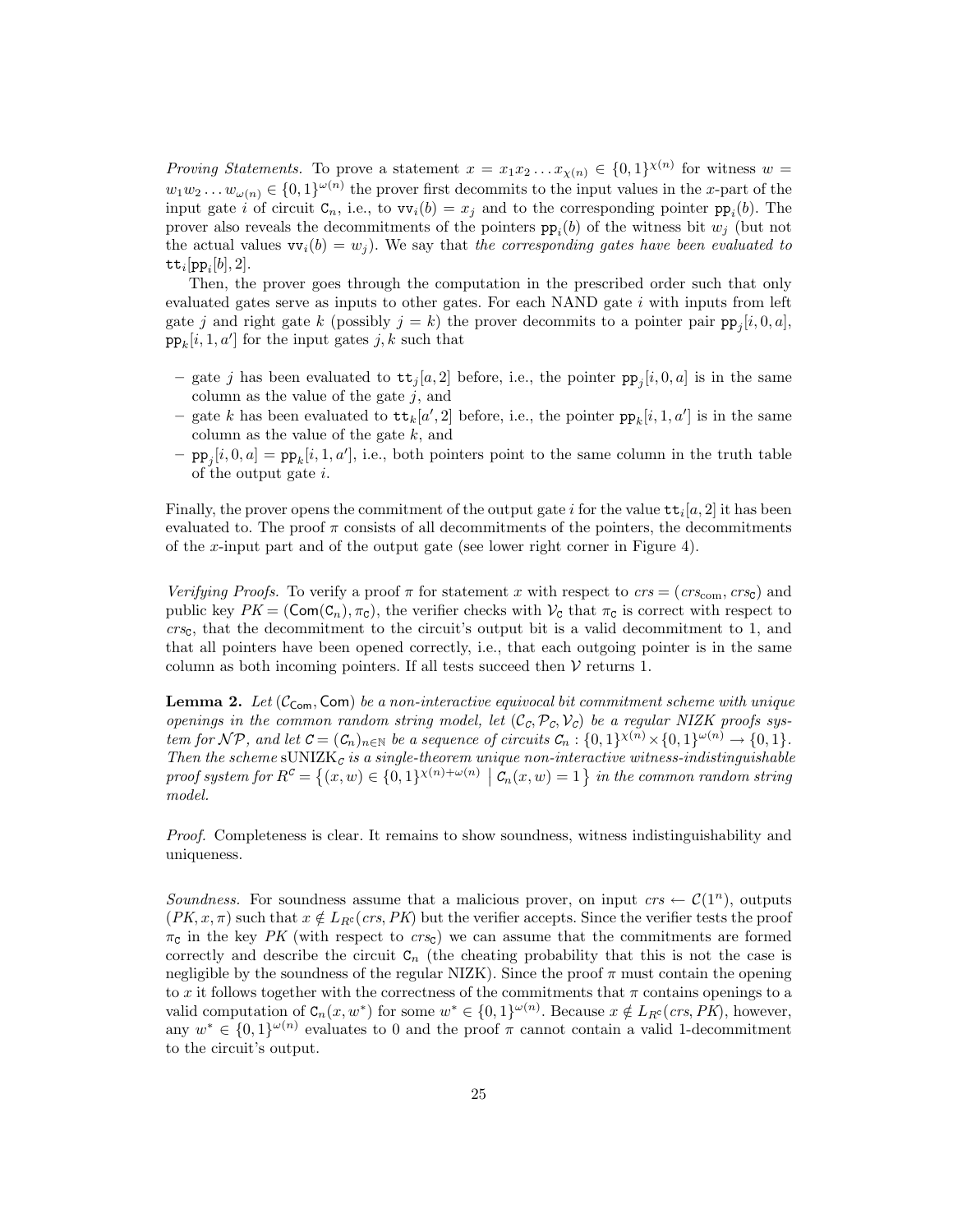Witness Indistinguishability. We show that the distribution of the generated proof does not depend in a significant way on the actual witness. Consider an attacker  $D$  on the witness indistinguishability, getting as input a common random string crs and a key PK generated by the prover. The attacker outputs  $(x, w_0, w_1)$  and the prover generates  $\pi$  for input  $(x, w_b)$  for random bit b, and D tries to predict b through bit d. We denote this experiment by  $\mathsf{Game}_0(n)$ .

In the sequel we condition on the choice of  $b = 0$  or  $b = 1$ . For a fixed bit b consider a slightly modified attack,  $\mathsf{Game}_1(n)$ , in which instead of generating the circuit's correctness proof  $\pi_c$  for random  $crs_c$ , we now run the zero-knowledge simulator of the regular NIZK to produce the part crs<sub>c</sub> of the reference string and a simulated proof  $\pi_c$ . By the zero-knowledge property of the regular proof system the probability for  $d = b$  for fixed b remains negligibly close to the one of the original attack. Hence, for a negligible function  $\nu(n)$ ,

$$
\text{Prob}[d = b \text{ in Game}_1(n)] = \frac{1}{2} \cdot \text{Prob}[d = b \text{ in Game}_1(n) | b = 0]
$$

$$
+ \frac{1}{2} \cdot \text{Prob}[d = b \text{ in Game}_1(n) | b = 1]
$$

$$
= \frac{1}{2} \cdot (\text{Prob}[d = b \text{ in Game}_0(n) | b = 0] \pm \nu(n))
$$

$$
+ \frac{1}{2} \cdot (\text{Prob}[d = b \text{ in Game}_0(n) | b = 1] \pm \nu(n))
$$

$$
= \text{Prob}[d = b \text{ in Game}_0(n)] \pm \nu(n)
$$

Next, in the slightly changed attack,  $Game_2(n)$ , we also modify how the prover works. We assume that, instead of using strings  $crs_{\text{Com}} \leftarrow C_{\text{Com}}(1^n)$ , we run algorithm  $\mathcal{EQ}$  to generate all strings crs<sub>Com</sub> in crs (together with ambiguous openings  $r_0, r_1$  for each string). Then we let the prover generate the scrambled circuit as before, but each time the prover is supposed to commit to a bit a we compute this commitment as  $\textsf{Com}(crs_{\textsf{Com}}, a; r_a)$  for the given values  $r_0, r_1$ . As in Game<sub>1</sub>(n), the circuit's correctness proof  $\pi_c$  is generated by the simulator of the regular NIZK, i.e., without the decommitments. Similar to the previous case it follows from the equivocality that the probability for  $d = b$  in this experiment  $\text{Game}_2(n)$  is negligibly close to the one in  $\mathsf{Game}_1(n)$ .

Because of the equivocality of the commitments and the simulation of the circuit's correctness proof the distribution of the prover's data PK and  $\pi$  in Game<sub>2</sub>(n) now is independent of the witness. The probability for  $d = b$  is thus exactly  $1/2$  in this case, and the claim follows for the original attack  $\mathsf{Game}_0(n)$ .

Uniqueness. Finally, we show that the proof above is unique. We claim that the bijection between proofs and witnesses is defined by the commitments and openings of the witness part. That is, with overwhelming probability the revealed pointers of the witness parts (together with the corresponding value) give rise to a mapping  $\tau_{crs,PK,x}$  (not necessarily efficiently computable) from proofs to the witnesses.

We call  $\mathit{crs}_{\text{com}}$  good if there does not exist a commitment with ambiguous openings. This happens with overwhelming probability and from now on we condition on such  $crs_{\text{com}}$ . We furthermore presume that the scrambled circuit  $Com(C_n)$  is correctly formed; this is true for accepted proofs with overwhelming probability (over the choice of  $crsc$ ) by the validity of the proof  $\pi_{\mathsf{C}}$ . The latter is also implied with overwhelming probability if the set of accepted proofs  $\Pi_{crs,PK}(x)$  is non-empty.

Under the conditions above the openings of the  $x$ -part and the pointers for the witness part uniquely determine subsequent openings. Hence, any difference in two valid proofs  $\pi \neq \pi'$  is due to the opening of the pointers of the witness part. It follows that these proofs describe two distinct witnesses  $w \neq w'$  as well. Vice versa, different witnesses entail openings to different pointers and thus to different proofs.  $\Box$